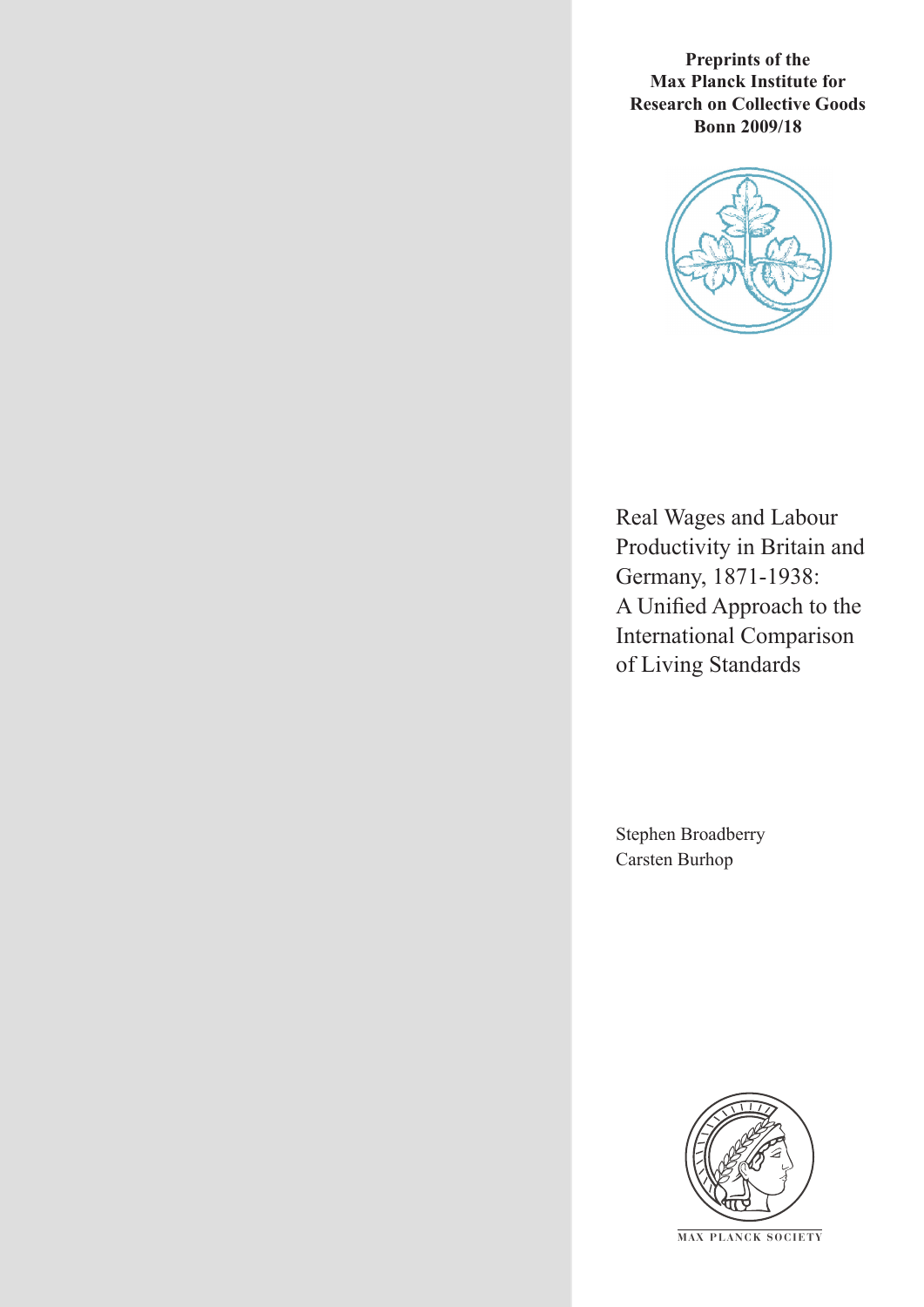

# **Real Wages and Labour Productivity in Britain and Germany, 1871-1938: A Unified Approach to the International Comparison of Living Standards**

Stephen Broadberry / Carsten Burhop

June 2009

Max Planck Institute for Research on Collective Goods, Kurt-Schumacher-Str. 10, D-53113 Bonn http://www.coll.mpg.de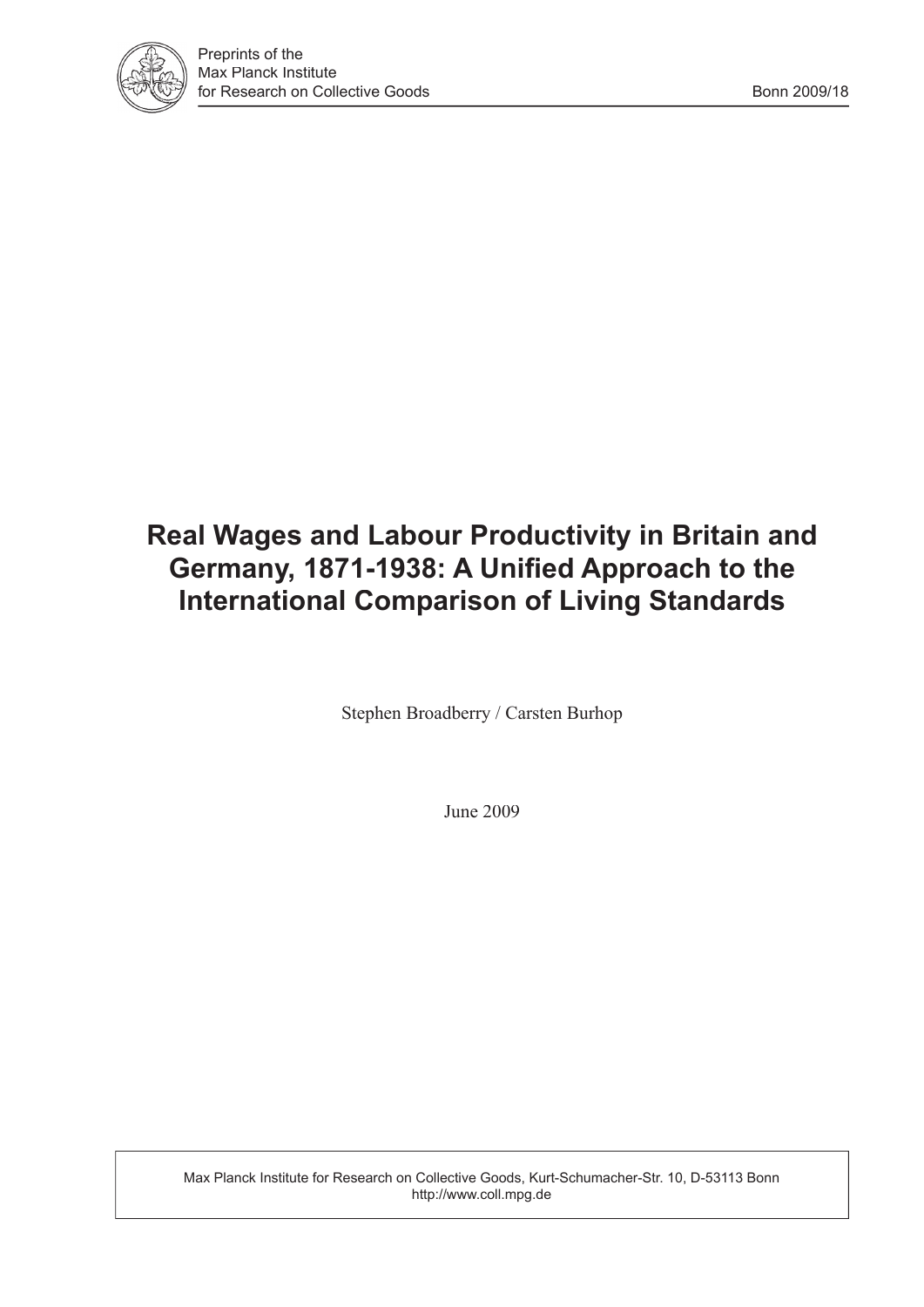# **Real Wages and Labour Productivity in Britain and Germany, 1871-1938: A Unified Approach to the International Comparison of Living Standards**

### **Stephen Broadberry\* / Carsten Burhop‡**

#### **Abstract**

Throughout the period 1871-1938, the average British worker was better off than the average German worker, but there were significant differences between major sectors. For the aggregate economy, the real wage gap was about the same as the labour productivity gap, but again there were important sectoral differences. Compared to their productivity, German industrial workers were poorly paid, whereas German agricultural and service sector employees were overpaid. This affected the competitiveness of the two countries in these sectors. There were also important differences in comparative real wages by skill level, affecting the extent of poverty.

*JEL Classification:* N13, N33, E24

 $\overline{a}$ 

*Keywords:* Economic history, Britain, Germany, Real wages

*Acknowledgements:* We would like to thank seminar participants in Bonn, Harvard, Munich, Warwick and Zurich for helpful comments. Carsten Burhop would like to thank the Deutsche Forschungsgemeinschaft for financial support as well as the University of Warwick's Department of Economics for its hospitality.

<sup>\*</sup> Department of Economics, University of Warwick, Coventry CV4 7AL, United Kingdom, Email: S.N.Broadberry@warwick.ac.uk

<sup>‡</sup> Max-Planck-Institut zur Erforschung von Gemeinschaftsgütern, Kurt-Schumacher-Straße 10, 53113 Bonn, Germany, Email: burhop@coll.mpg.de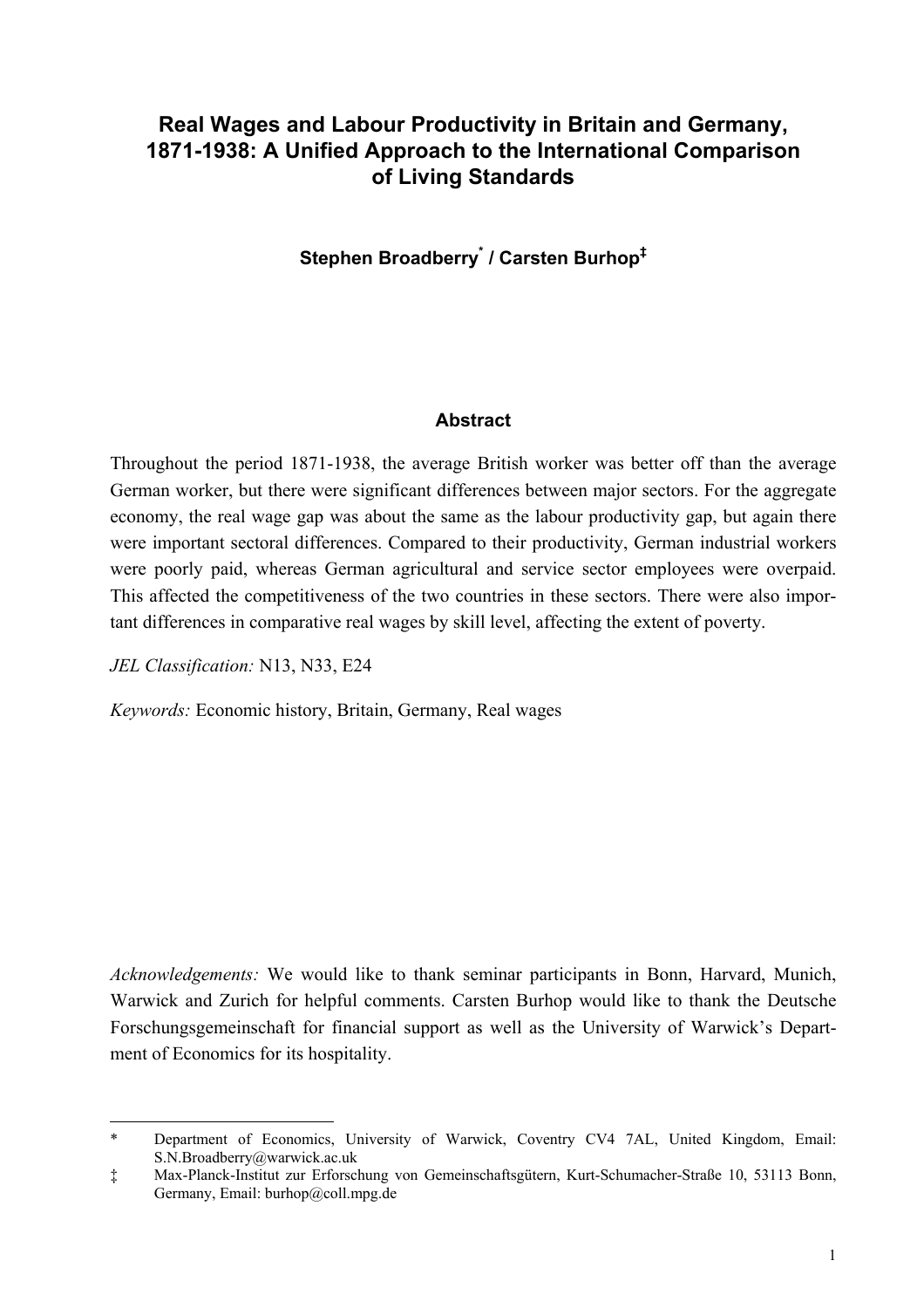# **I. Introduction**

International comparisons of living standards are often conducted using data on labour productivity or GDP per capita, while national debates on living standards are frequently conducted in terms of real wages. Since real wages and labour productivity do not always yield the same picture, there is a need for a unified approach to the international comparison of living standards, which covers both real wages and labour productivity.

Recently, a broad consensus has been reached regarding the comparative performance of the British and German economies during the second half the nineteenth century and the first half of the twentieth century, taking labour productivity as the measure (Broadberry, 2004; Broadberry and Burhop, 2007; 2008; Ritschl, 2008; Fremdling et al., 2007). At the outset, Germany lagged behind in all three main economic sectors – agriculture, industry, and services – but its industrial labour productivity converged towards British levels at the turn of the century and hovered around British levels until World War II (Broadberry, 1997, 1998). In agriculture and services, Germany lagged behind throughout the period. Consequently, economy-wide labour productivity was lower in Germany than in Britain (Broadberry, 1998; 2006). Any remaining disagreements in this area are now relatively minor, and do not affect the qualitative conclusions (Ritschl, 2008; Broadberry and Burhop, 2008).

In a perfectly competitive world, we would expect comparative real wages to reflect comparative labour productivity levels in each sector as well as at the aggregate level. In practice, however, there are good reasons to expect a wedge between real wages and real labour productivity, for at least three reasons (Bentolila and Saint-Paul, 2003). First, if the economies are not fully competitive, differences in the mark-up between the countries and over time can induce varying deviations of wages from marginal productivity. Second, the bargaining power of firms versus workers can also vary between countries and over time. This affects the wage-productivity relation since the wage is a weighted average of the average product of labour and its opportunity costs, with the weight of the former being equal to the workers' bargaining power.<sup>1</sup> Third, labour adjustment costs can also drive a wedge between the marginal product of labour and the wage, since the marginal costs then includes the wage, the adjustment costs, and the future expected adjustment costs.

The historical literature suggests that these theoretical reasons indeed affected the relationship between wages and labour productivity in Britain and Germany. The impact of cartels on the economic development of Imperial Germany is an evergreen of economic history and these cartels might have led to a higher mark-up in Germany compared to Britain, i.e., to wages below labour productivity (Webb, 1980; Peters, 1989). For example, Allen (1979) showed that in the iron and steel industry, the mark-up and the labour productivity was substantially higher in Germany than in Britain, whereas wages were lower. Moreover, increased bargaining power and

j 1 See Blachard and Fischer (1989, chapter 9) for a formal model.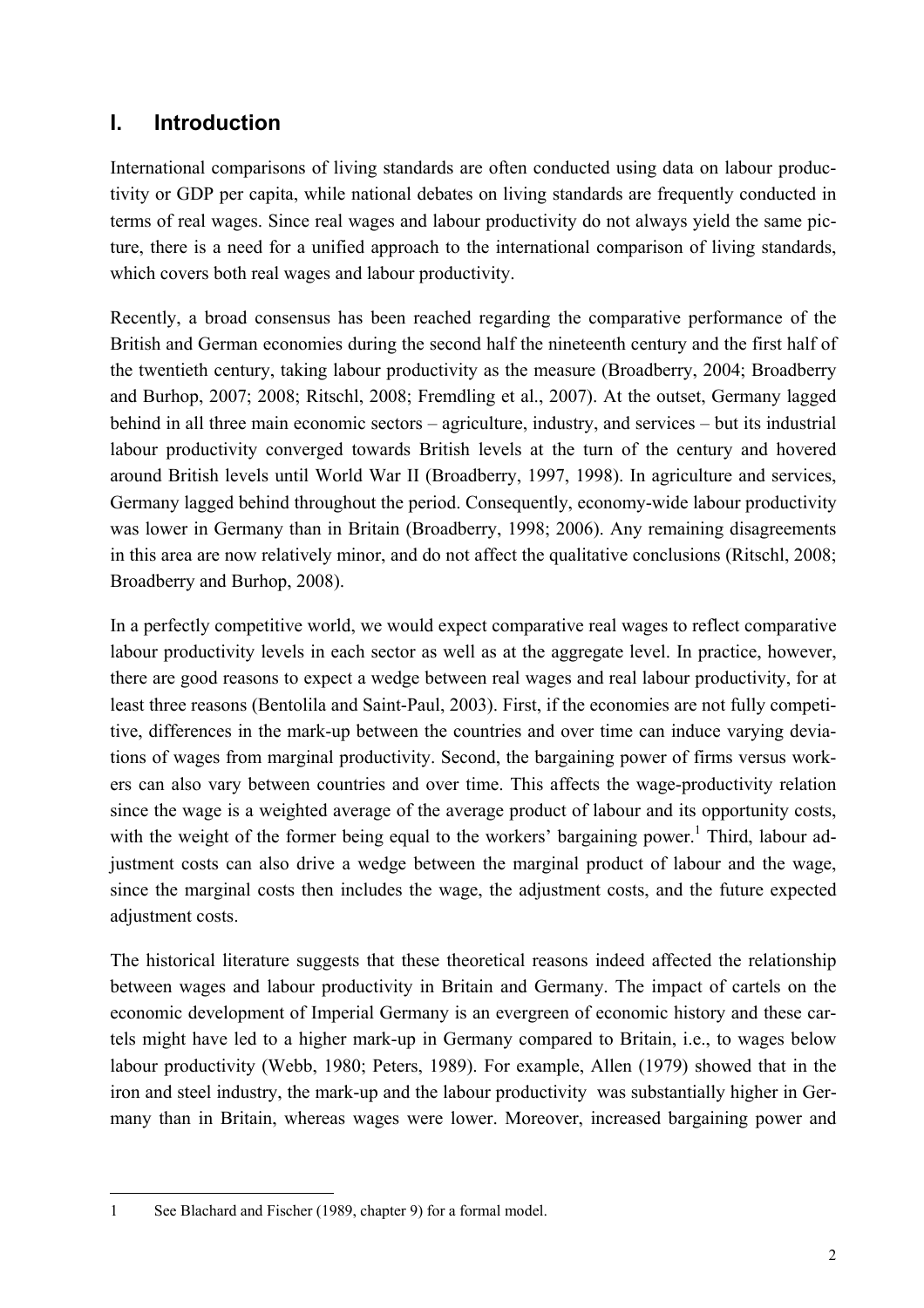resulting changes in the labour share were a key element in the "Borchardt controversy" about the origins of high unemployment and weak investment in interwar Germany (Borchardt, 1979).

Beyond theoretical reasons, simple measurement differences might result in differences between comparative labour productivity and comparative real wages within sectors. First, real labour productivity is compared using purchasing power parities (PPP) from the output side, whereas real wages are usually compared using expenditure side PPPs. If all goods and services were tradeable without barriers, the two PPPs should be equal. However, if some goods or services are not freely tradeable and if the degree of trade barriers is different for consumers compared to producers, the two PPPs can deviate from each other. Second, the time series of real wages are generated using consumer price indices, whereas the time series of real labour productivity are generated using wholesale price indices or volume indicators. For the same reasons as in the case of PPPs, wholesale and consumer price indices can deviate from each other.

Most of the recent work on comparative living standards in Britain and Germany during the nineteenth and twentieth centuries has been based on income per capita or output per employee, neglecting the functional distribution of income and therefore the comparative level of real wages. By contrast, the evolution of real wages and the functional distribution of income have played a significant role in national debates over the standard of living, as illustrated by a number of controversies. In the British literature, the controversy over the development of real wages during the Industrial Revolution shows little sign of quietening down, while the extent of poverty in the first half of the twentieth century continues to be hotly debated (Feinstein, 1998; Clark, 2005; Allen, 2007; Gazeley and Newell, 2007; Bean and Boyer, 2008). On the other hand, there is no such "standard of living controversy" in Germany and it is generally accepted that German real wages increased substantially during the late nineteenth and early twentieth centuries (Abelshauser, 1982; Wiegand, 1982; Pierenkemper, 1987). Moreover, most authors agree that Germany improved its international competitiveness as a low-wage country, supplemented by technological innovation in a number of science-based industries, including electrical and mechanical engineering as well as chemicals (Allen, 1979; Buchheim, 1983; Labuske and Streb, 2008). In addition, in Germany, there has been a major debate about the loss of competitiveness after World War I and over the extent to which real wages were too high compared to labour productivity (Borchardt, 1979; Holtfrerich, 1984; Ritschl, 1990; Broadberry and Ritschl, 1995). A full understanding of comparative standards of living therefore requires an analysis of both real wages and labour productivity within a unified framework.

This paper provides this unified perspective on comparative living standards by offering an overview of the development of both real wages and labour productivity in Britain and Germany over the period 1871-1938. More specifically, we first calculate benchmarks of the comparative real wages in the two countries by comparing nominal incomes using purchasing power parities (PPPs) from the expenditure side for 1905 and 1937. We then project the comparative real wage of the two countries for the period 1871 to 1938 using national time series of wages and consumer prices. For the economy as a whole, German real wages were around three quarters of the British level during the 1870s and remained at this level until the early 1890s, before then con-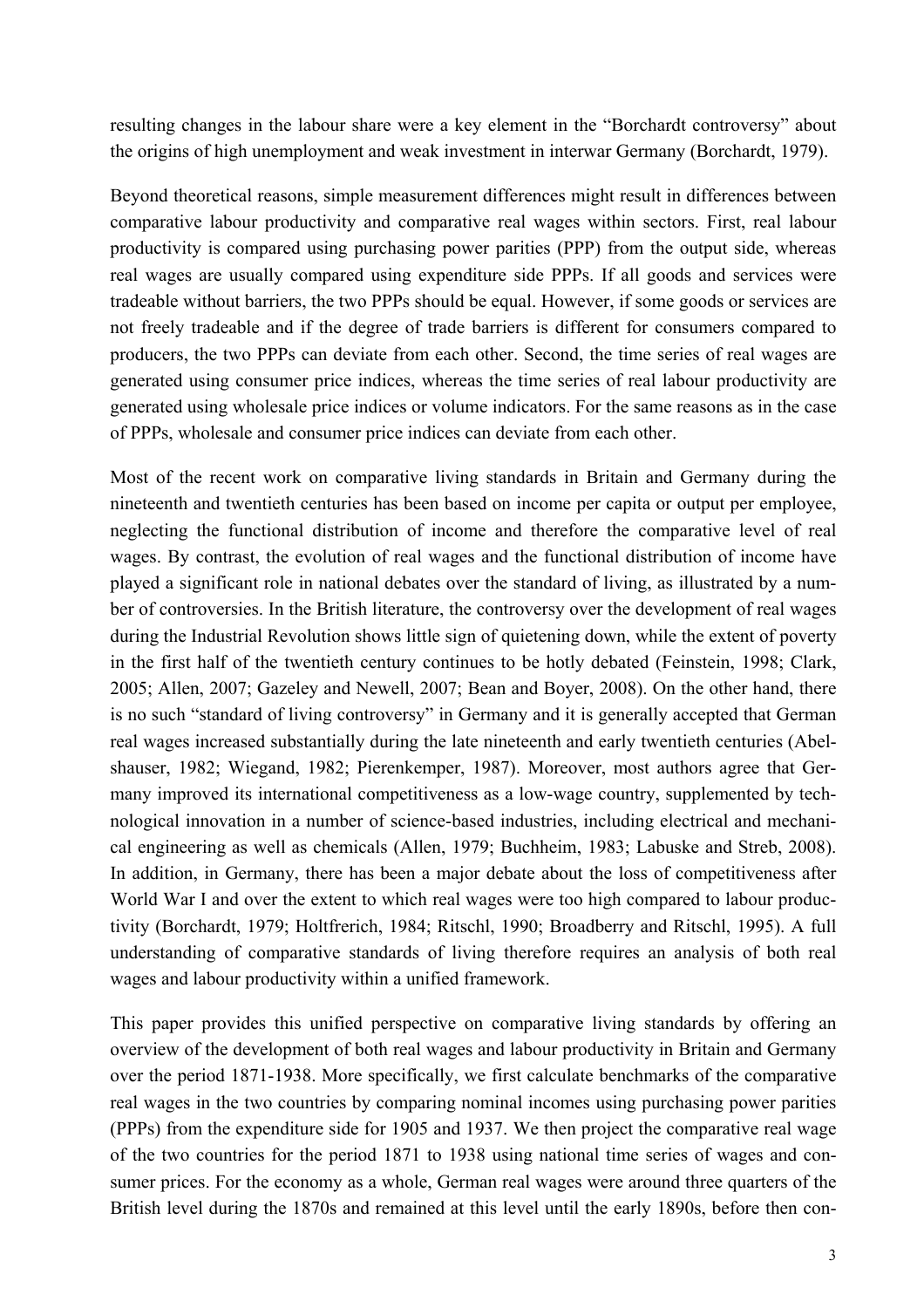verging to around 83 per cent of the British level by 1913. The Great War and the following period of hyperinflation in Germany had disastrous effects on the comparative real wage position of Germany. German real wages fell back below three quarters of the British level during the first half of the 1920s, and although there was a recovery during the late 1920s, this was quickly followed by the Depression of the 1930s, which hit German workers much more severely than their British counterparts. During the Nazi period, the German real wage recovered to 83 per cent of the British level in 1937, the year of our second benchmark.

Throughout the period 1871-1938, then, the average British worker was substantially better off than the average German worker, but the scale of the British lead varied over time and across sectors. For the aggregate economy, the real wage gap was about the same as the labour productivity gap, but there were substantial differences across the main sectors. Compared to their productivity, German industrial workers were poorly paid, while German service sector workers were very well remunerated. This affected the competitiveness of the two countries in these sectors. In particular, the substantial rise of German industrial unit labour costs, i.e. the ratio between real labour costs and productivity, over the 1913-1925 period was heavily discussed during the Borchardt controversy (Borchardt, 1979; Balderston, 1982; Holtfrerich, 1984; Ritschl, 1990; Broadberry and Ritschl, 1995). Our results confirm Borchardt's finding that comparative unit labour costs indeed increased substantially in Weimar Germany compared to the pre-war period, particularly in industry. However, by considering levels as well as rates of change of both real wages and labour productivity on a comparative basis, we are able to show that German industrial workers were still poorly paid in an international perspective, given their relatively high productivity.

There were also differences in comparative real wages by skill level. Whilst most occupational groups were better paid in Britain, unskilled British industrial workers were as badly paid as their German counterparts before World War I, and this helps to explain the persistence of large pockets of poverty in Europe's highest wage economy at a time of full employment (Booth, 1903; Rowntree, 1902; Gazeley and Newell, 2007; Bean and Boyer, 2008). This changed with the improvement in the position of unskilled workers across World War I, although poverty remained a problem in interwar Britain because of a sharp increase in unemployment (Linsley and Linsley, 1993; Boyer, 2004).

The remaining parts of the paper are organised as follows. In Section II, we present our estimates of the expenditure side PPPs and the resulting benchmark estimates for comparative real wages in 1905 and in 1937. In the following Section III, we discuss the time series used for projection between the benchmarks and present the results of the time series projection for the aggregate economy and the three major sectors. In Section IV, we present evidence on the relationship between comparative real wages and comparative labour productivity for the aggregate economy and at the sectoral level. Section V discusses comparative real wages by occupation and the implications for poverty. The final Section VI concludes the paper.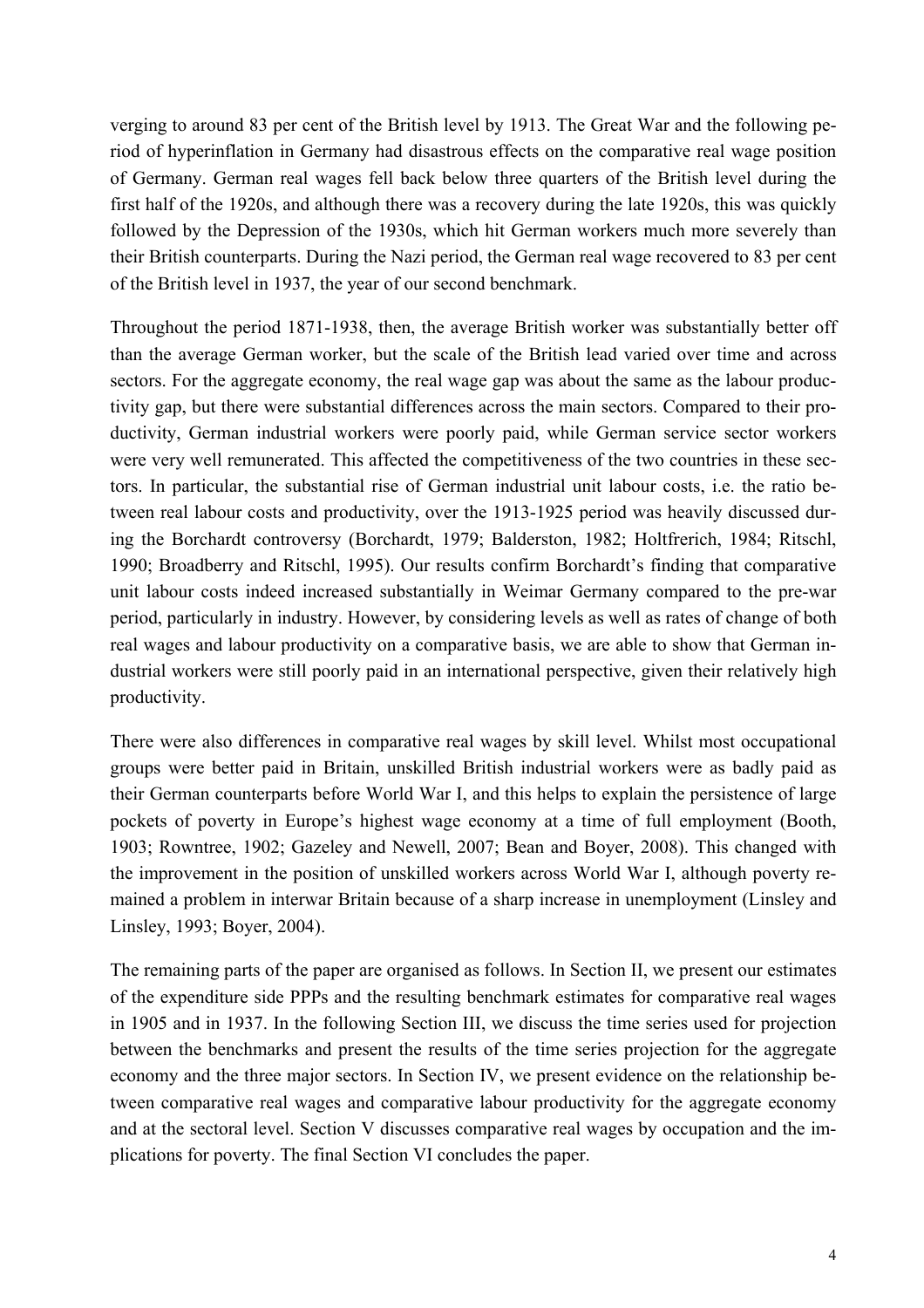# **II. Benchmark estimates of comparative real wages**

# **1. Previous studies**

Our benchmark estimates for comparative real wages in 1905 and 1937 combine data from several sources. The main sources for the 1905 benchmark are enquiries of the British Board of Trade about the incomes and expenditures of working class households in Britain and Germany (Board of Trade, 1908a, 1908b). Similar sources have been used to calculate comparative real wage benchmarks for industry by Phelps Brown and Browne (1968: 46, 201) and Williamson (1995: 184, 190). The basic procedure is to compare money wages in the two countries by converting them to a common currency using a purchasing power parity (PPP), obtained by comparing the prices of goods and services in the two countries, weighted by their importance in consumer expenditure. This is necessary because the exchange rate cannot be assumed to be a perfect guide to differences in prices between two countries, particularly when there are non-traded goods and services (Balassa, 1964; Samuelson, 1964).

The main difference between our estimate for 1905 and that of Phelps Brown and Browne (1968) is that they use only the expenditure shares of British households to estimate the PPP, whereas we use the geometric mean of British and German expenditure shares. The German expenditure shares are taken from a comprehensive survey of 852 households conducted in 1907 by Germany's Imperial Statistical Office (Kaiserliches Statistisches Amt, 1909: 20\*) and the British expenditure shares are taken from the later detailed study of Prest (1954). In contrast, Williamson (1995: 187), who is interested in the global development of comparative real wages, uses the arithmetic average of the budget shares in seven countries to calculate a global basket of goods.<sup>2</sup>

For his 1927 benchmark, Williamson (1995) employs data from the International Labour Organisation (ILO) and calculates again world-wide consumer expenditure shares. Phelps Brown and Browne (1968) calculate a benchmark for 1931 and also use data from the ILO. These ILO data, however, only compare the cost of living of a typical worker at Ford in Detroit with the cost of living of similar workers in Manchester, Berlin, and Frankfurt. In contrast, our 1937 benchmark relies on national sources for Britain and Germany. For Britain, we employ price data and budget shares from Stone and Rowe (1954), both for 1937. The German data are taken from a 1937 household survey conducted by the Arbeitswissenschaftliches Institut der Deutschen Arbeitsfront (1940). Our reliance on comprehensive official surveys for the two countries should yield more accurate PPPs.

# **2. PPPs for 1905 and 1937**

j

Tables 1 and 2 show the budget items included in our benchmark estimates of expenditure side PPPs, their prices in the two countries, and their budget weights. The first column in both tables gives a description of the item and the second column the unit of measurement. The third and

<sup>2</sup> The countries are Britain, Germany, France, Belgium, Sweden, Italy, and Argentina.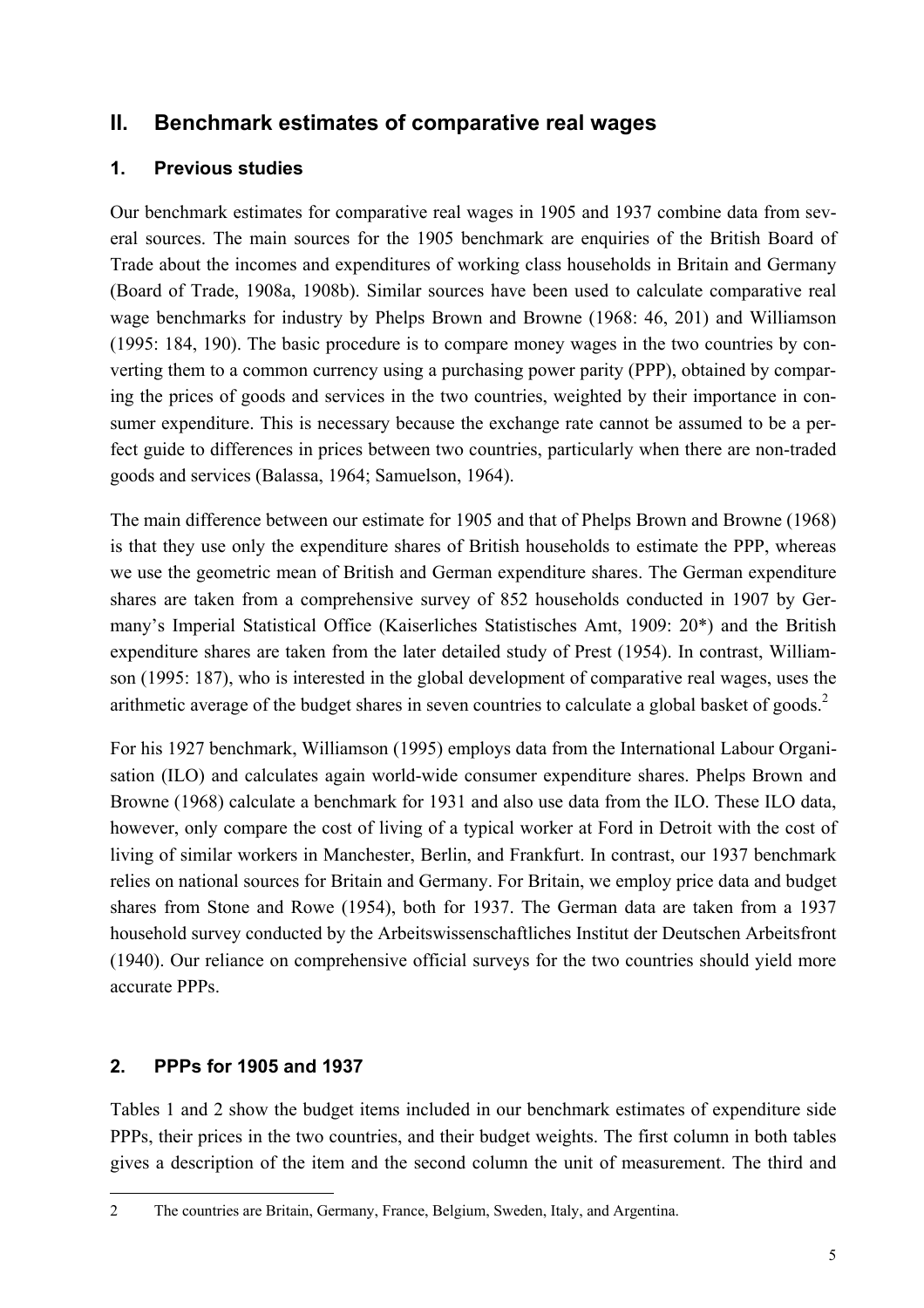fourth columns show the German price in Pfennig and the British price in pence, respectively. The fifth column gives the PPP for each specific product, while the last two columns display the budget shares of each item within the four main categories of food, fuel  $\&$  light, alcohol  $\&$  tobacco, and rent. The rows showing the four main categories give the PPPs for the sub-categories and the weights for each sub-category in total consumption.<sup>3</sup>

An example from Table 2 might be helpful to illustrate the calculations. In 1937, one pint of beer cost 37.8 Pfennig (7.37 pence at the exchange rate) in Germany and 6.00 pence in Britain, yielding a PPP of  $£1 = RM$  15.12. Since the exchange rate was  $£1 = RM$  12.30, this means that beer was 23 per cent more expensive in Germany than in Britain. Within the category alcohol & tobacco, beer had an expenditure share of 57.0 per cent in Germany and 54.1 per cent in Britain. The geometric mean of the two is thus 55.5 per cent. Multiplying the three comparative prices of the goods in this category with their respective geometrically weighted budget shares gives the PPP for alcohol & tobacco of 12.64 in 1937. The overall PPP is then calculated as the weighted sum of the PPPs for the four expenditure categories.

The PPP for 1905 is M 20.62 per £, only about one percent higher than the official exchange rate and only slightly below Williamson's (1995: 184) estimate of M 21.05 per £. For 1937, however, our expenditure side PPP is RM 17.19 per £, or nearly 40 percent higher than the official exchange rate of RM 12.30 per £. This is in line with the findings of Fremdling et al. (2007), who estimated a single deflated output side PPP of RM 18.40 per £ in 1935/36 for the manufacturing sector. Williamson (1995: 190) also found an expenditure side PPP of RM 18.08 per £ for 1927.

# **3. Comparative real wages in 1905 and 1937**

We now use the PPPs from Tables 1 and 2 to convert German money wages for 1905 and 1937 into £s and compare them with money wages in Britain. The German nominal income data are taken from Hoffmann (1965: 492-495). They are based on the income data collected by the compulsory accident insurance, and are provided here for the aggregate economy, the three major sectors, and a number of industrial and service sub-sectors. The British data for 1905 are taken from Feinstein (1990) who gives information about the average annual full employment earnings in 1911 for the major sectors and branches of the economy as well as employment in 1911 in those branches. The benchmark estimate of money earnings in 1905 is obtained from Feinstein's 1911 benchmark, projected to 1905 using the wage index from Feinstein (1990). The British data for 1937 are taken from Feinstein (1995), drawing where necessary on Chapman (1953) for the sectoral breakdown.

Table 3 shows the comparative wage income for Britain and Germany in the two benchmark years. For Germany, money wages for the aggregate economy were M 887 in 1905 and RM

<sup>-</sup>3 It should be noted that although the budget studies include data on the expenditure shares of clothing and several kinds of services, they do not contain any volume information (such as numbers of shirts or cinema tickets) which would be needed for the calculation of PPPs.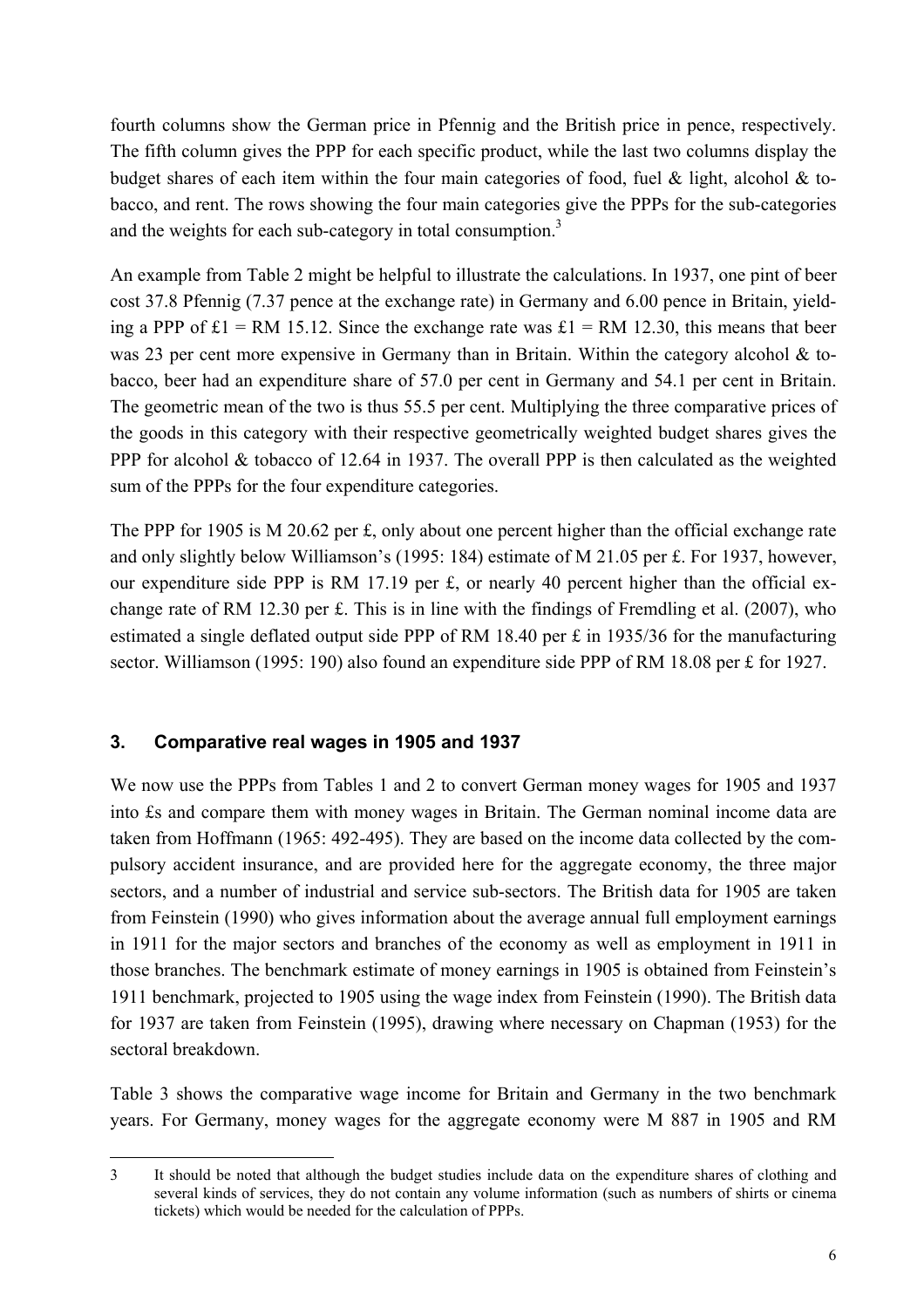1,850 in 1937. This compares to money wages in Britain of £54.64 and £126.29 in 1905 and 1937, respectively. Dividing the German money wages by the appropriate PPPs of M 20.62 per £ in 1905 and RM 17.19 per £ in 1937 and then by the British nominal incomes yields a comparative wage of 78.7 per cent in 1905 and 85.2 per cent in 1937 for a full-time equivalent employed worker.

Looking at the three sectors – agriculture, industry, and services – yields the results that German agricultural workers were comparatively poorly paid in 1905, whereas German service sector employees were comparatively well paid. Comparative wages in industry were about the same as comparative wages in the aggregate economy, although there was some variation across industrial branches, with German workers well remunerated relative to their British counterparts in clothing and printing. The high comparative wages in the German service sector largely reflected pay differentials for civil servants, with employees in the government sector receiving 160.5 percent of the income of British civil servants in  $1905<sup>4</sup>$  At 100.8 percent, the ratio was also quite high in transport, a heavily regulated sector, but in distribution it was only 65.0 percent. Thus, the comparatively high wages and salaries in services were mainly caused by generous remuneration of government employees and by employees of state owned enterprises. By 1937, German real wages had increased compared with their British counterparts in industry and especially in services, where real wages were now higher than in Britain. However, comparative Germany/UK real wages had fallen back slightly in agriculture.

# **III. Time series projections of comparative real wages**

### **1. Data sources**

 $\overline{a}$ 

In this section, we project forwards and backwards from the 1905 benchmark presented in Table 3, using national real wage indices for the aggregate economy and the three major sectors of agriculture, industry, and services. As with the benchmarks for 1905 and 1937, the German nominal income data for the period 1871-1938 are taken from Hoffmann (1965: 492-495). Wiegand (1982) discusses the quality of the other available nominal income series, and concludes that all reliable data sets use the accident insurance statistics. The classic sources for nominal and real wage data, Kuczynski (1937; 1947), are ruled out by more recent research. In particular, Kuczynski's data for the pre-World War I period are based on a small sample of comparatively large firms and his inter-war data are based on standard wage rates, not on actual earnings. Bry (1960) uses Kuczynski's data, whereas Hoffmann (1965), Desai (1968), and Hohls (1995) use comprehensive data from the accident insurance statistics. Therefore, our data are comparable to the

<sup>4</sup> In Germany, civil service, transportation, and distribution accounted for 6.2, 14.1, and 32.0 percent (13.3, 16.1, and 36.3 percent) of service sector employment in 1905 (1937), respectively (Hoffmann, 1965: 203- 206). In the United Kingdom, government, transport & communications and distribution accounted for 5.1, 18.4 and 28.6 percent (10.7, 23.7, 43.5 percent) of service sector employment in 1911 (1937), respectively (Feinstein, 1972: T129-T131).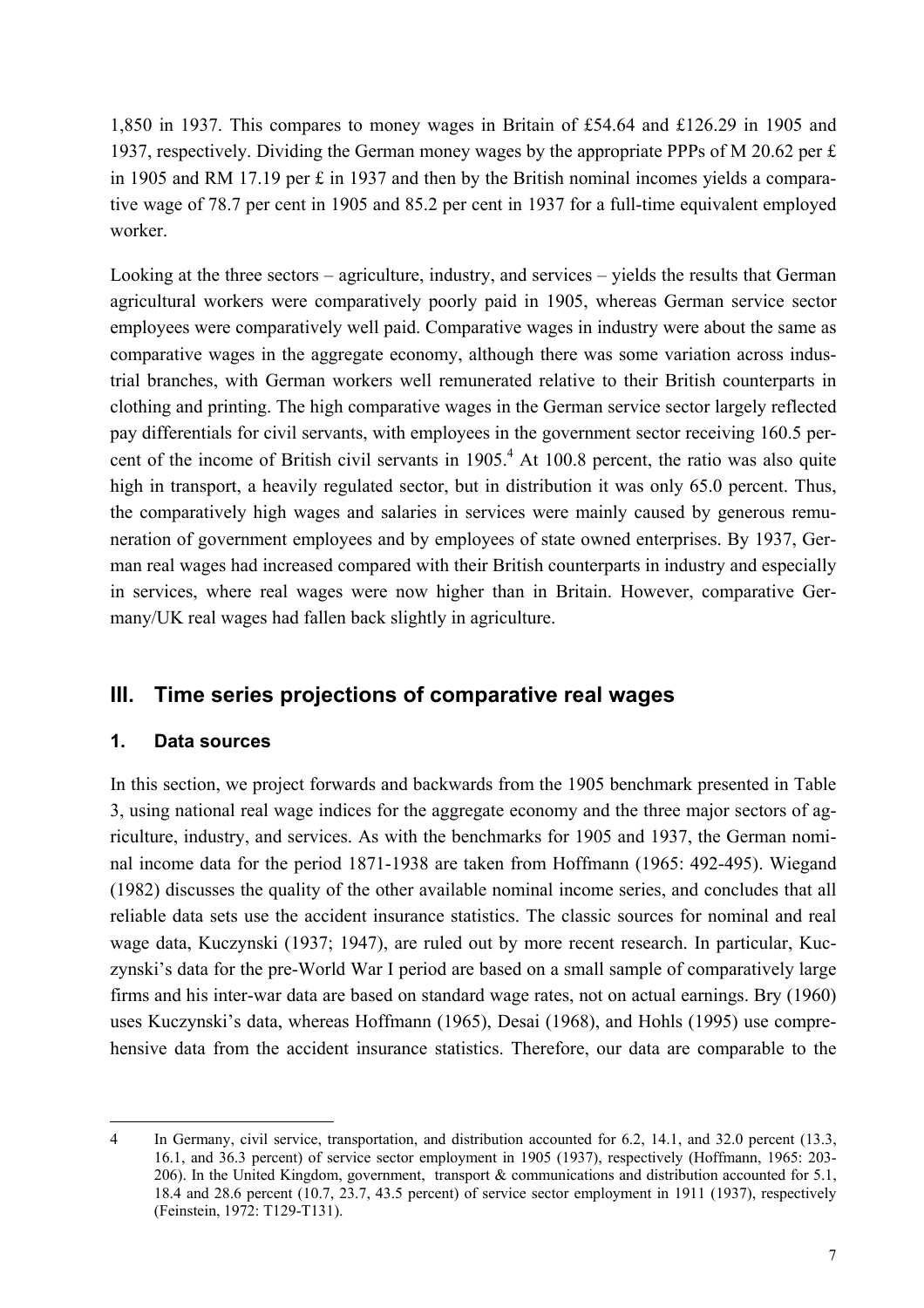time series employed by Phelps Brown and Browne (1968) who use Desai's (1968) time series. In contrast, Williamson (1995: 171) employs wages for unskilled workers in the building trades.

The British data for the period 1880-1913 are taken from Feinstein (1990), as for the 1905 benchmark. For the years 1871-1879 and 1913-1938, we use Feinstein's (1972) wage index, incorporating the minor adjustments presented in Feinstein (1995). The sectoral breakdown for the period 1920-1938 draws on Chapman (1953) as well as the nominal wage data in Feinstein (1995).

To derive the German real wage index, we deflate the nominal earnings series from Hoffmann (1965) using Desai's (1968) consumer price index for the pre-1913 period and the official cost of living price index of the *Statistisches Reichsamt* for the period 1924-1938. For the pre-1913 period, we do not use the official price index calculated by the Imperial Statistical Office, since this price index included only food prices. The traditional price index often used by economic historians for the pre-1913 period was calculated by Kuczynski (1945). This index was employed, for example, by Bry (1960), Williamson (1995) and Khoudour-Castéras (2008). Kuczynski's cost of living price index combines food prices and housing rents using a ratio of 3:1. Yet, this weighting scheme is not based on actual consumer expenditures shares. Moreover, only rents for Berlin are included in the index. In contrast, Desai's (1968) cost of living index is based on a weighting scheme from the 1907 household survey of the Imperial Statistical Office and also includes rents for other German cities as well as prices for clothing and heating.<sup>5</sup> The quality of the official cost of living index for the Nazi period (1933-1938) was recently re-assessed by Steiner (2007). He shows that notwithstanding the price freezes enacted by the Nazi government, the price index reflects the level of the cost of living and its increase over the period 1933-38 very well. However, Steiner speculates that the quality of consumer goods declined substantially during this period. For Britain, the widely accepted consumer price index of Feinstein (1972) is used to deflate the nominal wage series.

# **2. Trends in comparative real wages**

The results of the time series projection of comparative Germany/UK real wages shown in Figure 1 are based on the 1905 benchmark. However, it should be noted that the results would not be substantially altered by projecting back from the 1937 benchmark, rather than projecting forward from the 1905 benchmark, since there is a high degree of consistency between the benchmarks and the time series projections. Projecting forwards from the 1905 benchmark yields an estimate of the comparative Germany/UK real wage in 1937 of 83.1 percent, which is very close

j

<sup>5</sup> See Wiegand (1982: 90-93) for a discussion of the indices.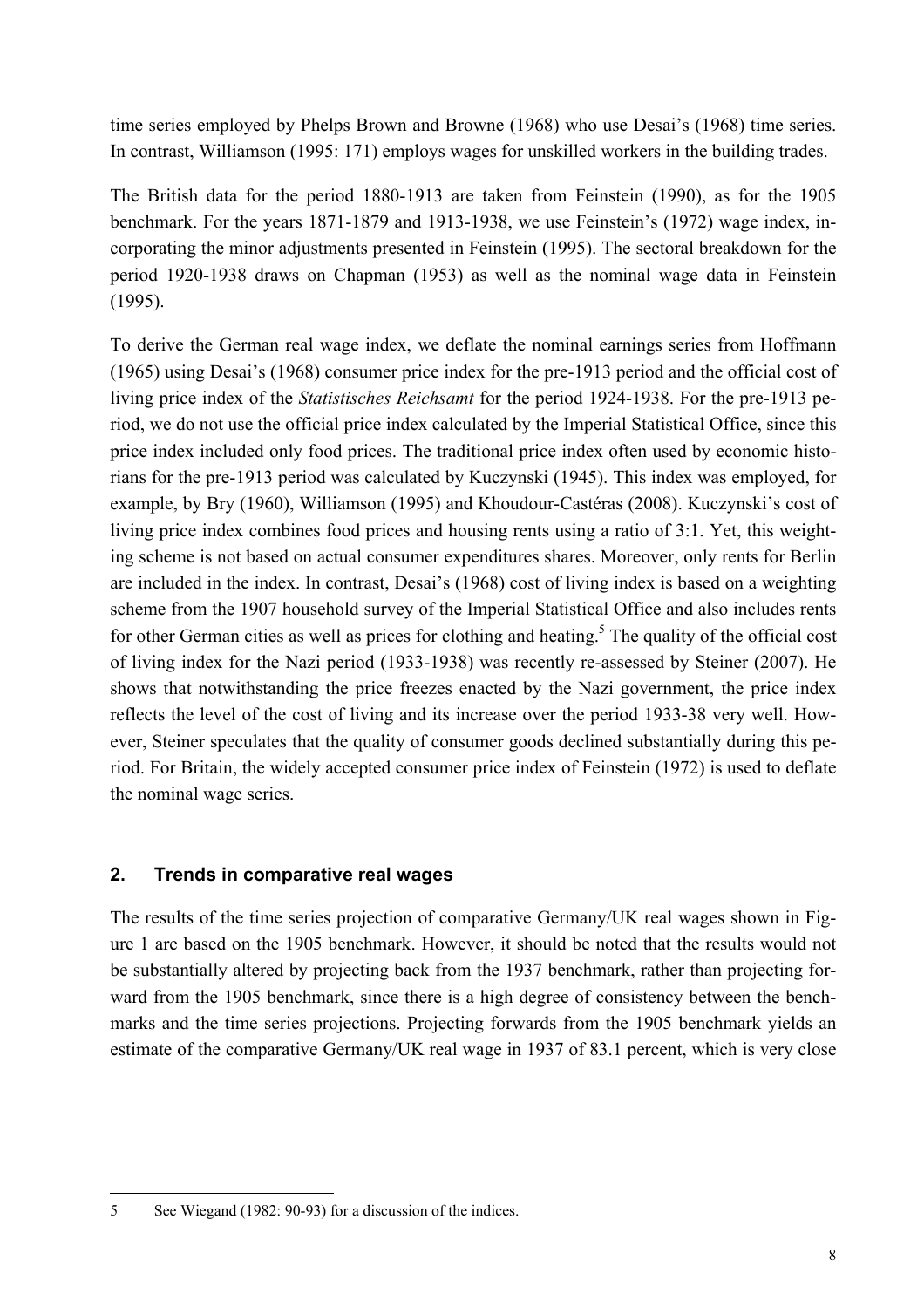to the benchmark estimate of 85.2 per cent, yielding a discrepancy of just 2.4 percentage points, well within the margins of error in this type of work (Broadberry, ).<sup>6</sup>



**FIGURE 1: Comparative Germany/UK real wage and per capita income (UK=100)** 

Sources: Comparative real wage: own calculations, see text. Comparative per capita GDP: Maddison (2003), corrected for Burhop and Wolff (2005) and Ritschl and Spoerer (1995) reestimation.

It is helpful to consider the trends in comparative real wages for the aggregate economy in three main periods. First, between 1871 and 1891, there was no tendency for Germany to catch-up on Britain in real wages, although there were significant cyclical fluctuations during this period. In particular, the *Gründerkrise* of the early 1870s had a sharp negative impact on the living standards of German workers. So also did the tariff on agricultural goods, which had a substantial impact on the cost of living. Between 1871 and 1891, money wages increased by 34 per cent in Germany, but only by 19 per cent in Britain. However, whereas the cost of living fell by 15 per cent in Britain, it remained stable in Germany. It is difficult to avoid the conclusion that these divergent trends in the cost of living were related to the different reactions in Britain and Germany to the possibility of cheap grain imports from the United States (O'Rourke, 1997). For example, the price of bread remained constant in Germany from the early 1870s to World War I, whereas it declined by about one-third in Britain between the early 1870s and the early 1890s and remained constant thereafter (Desai, 1968: 118-119; Mitchell, 1988: 770).

<sup>-</sup>6 It would also be possible to take the geometric mean of the results using the 1905 and 1937 benchmarks. However, since this would make so little difference, we prefer to retain the direct link to the observed data for 1905.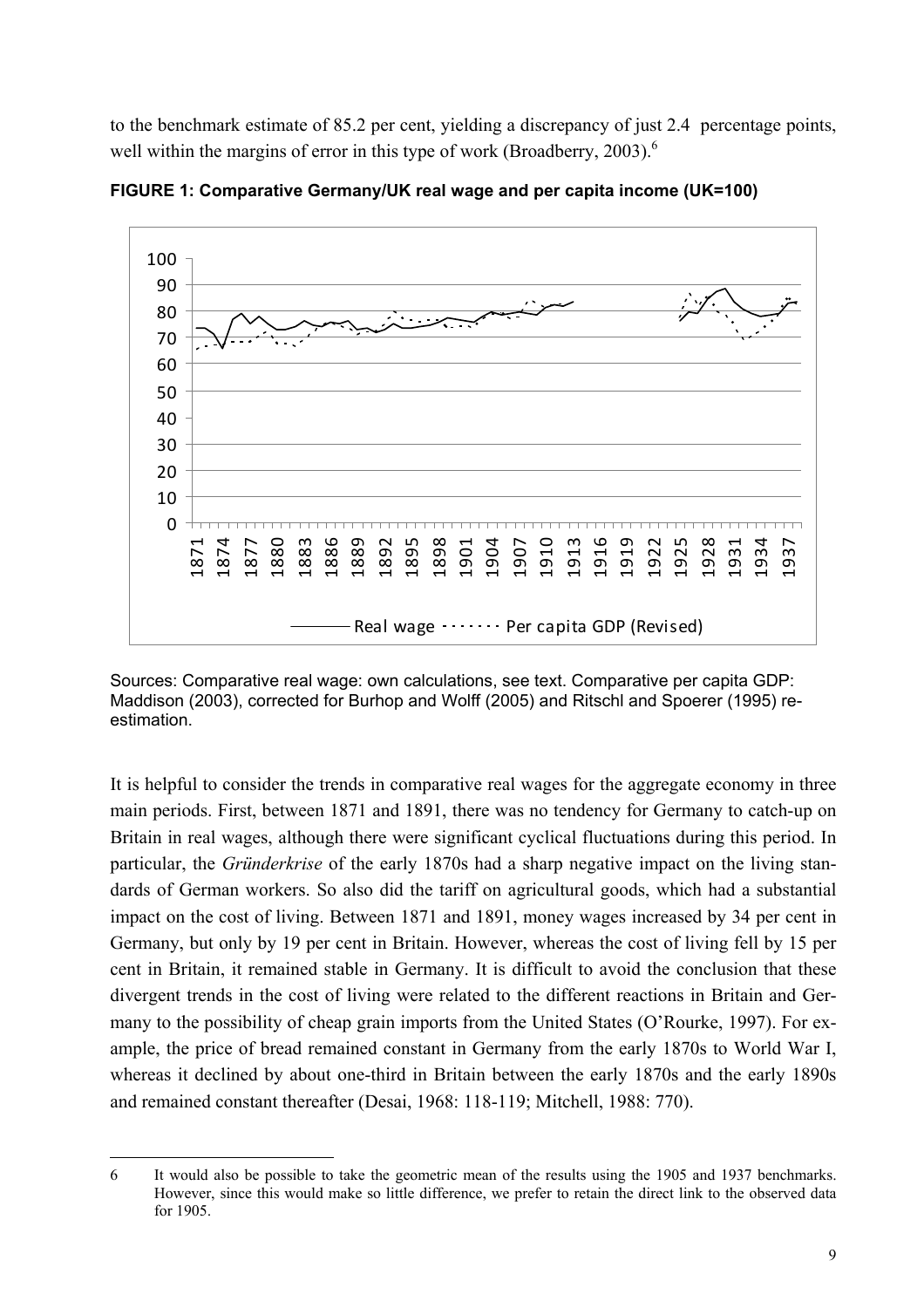Figure 1 also provides data on comparative GDP per capita. Maddison's (2003) data have been modified to take account of the underestimation of capital income in the Hoffmann (1965) NNP series, drawing on the work of Burhop and Wolff (2005) and Ritschl and Spoerer (1995).<sup>7</sup> Over the period 1871-1938 as a whole, there is broad agreement between comparative living standards measured by both GDP per capita and the real wage. Nevertheless, there are some differences over shorter periods, which require some comment. In contrast to the stagnating comparative real wage between the early 1870s and the early 1890s, the trend in Germany/UK comparative GDP per capita was more clearly positive. This can be explained partly by the diverging trends of the price ratio of agricultural and industrial goods in Germany.<sup>8</sup> Between 1871 and 1891, the price index for agricultural goods increased by about eight percent, whereas the price index for industrial goods decreased by about 26 percent. This led to downward pressure on real wages compared to real GDP per capita since agricultural goods have a higher weight in a consumer price index compared to the national product deflator. Moreover, diverging trends in labour force participation also play a part in explaining the gap between real wages and GDP per capita, since real GDP per capita can be calculated as the product of the real wage per employee and the rate of labour force participation. Thus a high comparative real wage in Germany compared to Britain is consistent with a low comparative real per capita GDP so long as labour force participation is also lower in Germany. Indeed, labour force participation was much higher in Britain than in Germany during the 1870s and 1880s, but both countries converged to similar levels over time. More specifically, British labour force participation decreased from 52.9 percent in 1871 to 48.6 percent in 1891, whereas German labour force participation increased from 42.3 percent in 1871 to 45.2 percent in 1891 (Feinstein, 1972: Tables 55 and 57; Hoffmann, 1965: 173-174, 205-206). Therefore, the gap in labour force participation declined from 10.6 percentage points in 1871 to only 2.9 percentage points in 1891.

Between 1891 and 1913, there was a clear upward trend in the ratio of German to British real wages, from 72.1 percent to 83.3 percent of the British level. Although the cost of living rose more rapidly in Germany than in Britain during this period, money wages increased even more rapidly in Germany compared with Britain. Thus we confirm the hypothesis of a German catchup to Britain during the Edwardian period.

There was a period of disorder between 1913 and 1925, during which German real wages suffered a major setback. We find that the comparative real income position of a German worker in 1925 had fallen back to 76.0 percent of the British level, compared with 83.3 per cent in 1913. The war and hyperinflation exacted a heavy price from German workers. This was followed by a period of recovery during the second half of the 1920s, with the comparative position of 1913 being restored by 1928. During the 1930s, the Great Depression hit Germany much more se-

 $\overline{a}$ 

<sup>7</sup> The NNP per capita series calculated by Burhop and Wolff (2005) for the pre-1913 period and Ritschl and Spoerer (1995) for the interwar period were divided by Hoffmann's (1965) output series and the resulting correction factor was multiplied with Maddison's (2003) estimate of German GDP in 1990 international dollars.

<sup>8</sup> See Jacobs and Richter (1934) for the price indices.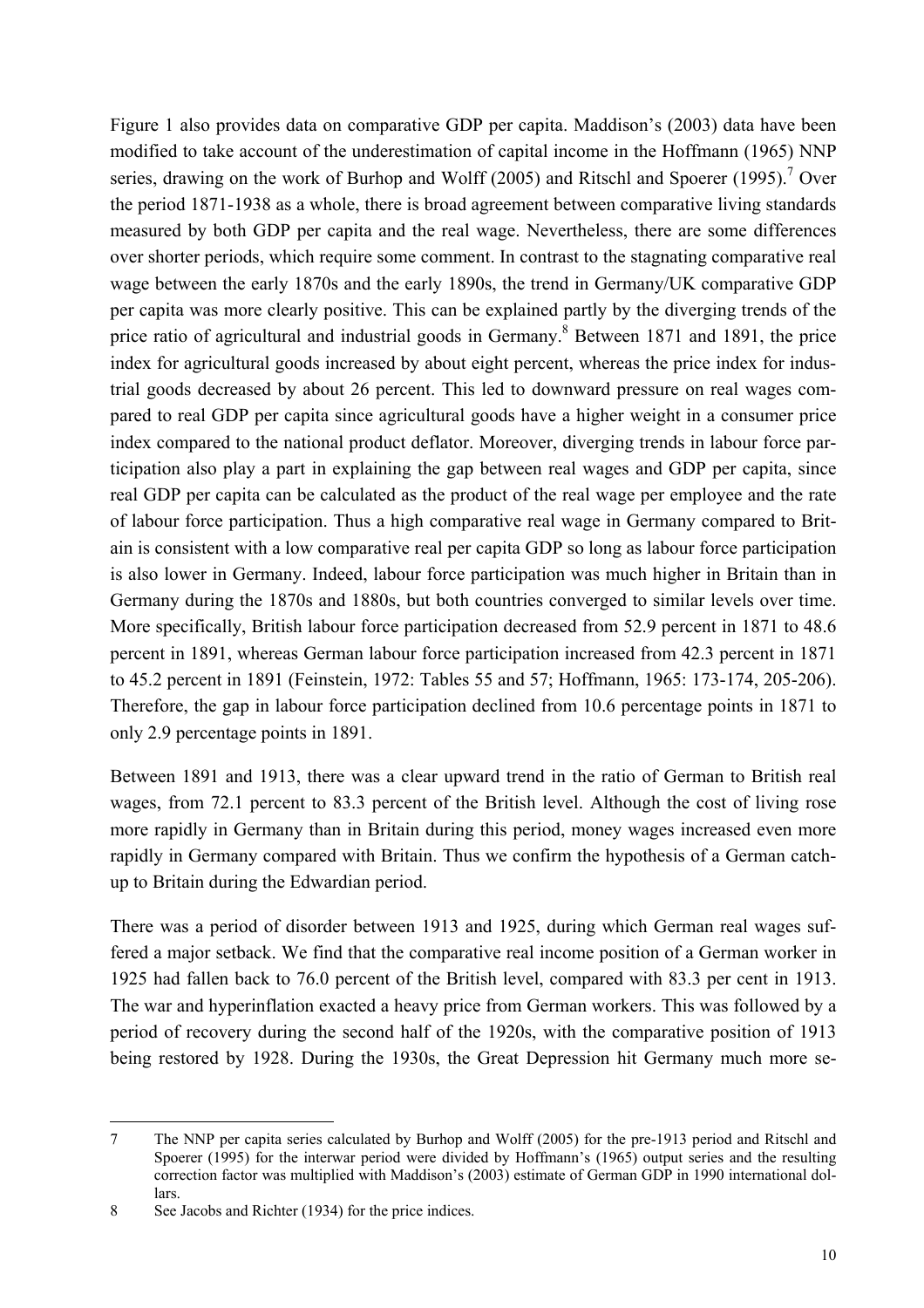verely than Britain, leading to a decline of the Germany/UK comparative real wage level, followed by strong recovery during the Nazi period.

# **3. Direct and indirect wages**

Khoudour-Castéras (2008) has recently suggested that Bismarck's social legislation had an impact on German emigration before World War I, by providing "indirect wages" which need to be added to the "direct wages" considered so far. The benchmark estimates of comparative real wages in Table 3 and the time series projections in Figures 1 to 3 assume a similar ratio of taxes, social security benefits, unemployment, and working hours in the two countries. To what extent would the calculation of a "total wage", including the indirect wage, change the picture?

In fact, the difference between direct wages and total wages including the net benefits of the social security system would be rather small, simply because workers paid contributions as well as receiving benefits. And to the extent that the costs of the social security system fell partly on firms as well as workers, they depended on distortionary taxation, the effects of which have to be set against any apparent excess of benefits over contributions experienced by workers. The first thing to note is that contributions and benefits were both relatively small for the pre-1914 period, in Germany as well as in Britain. Thus Khoudour-Castéras (2008) claims a ratio of indirect to direct wages in Germany rising from just 2.55 percent in 1885 to 5.85 percent in 1913. Yet, it is important to note that Khoudour-Castéras (2008) only considered employees covered by the insurance scheme. Thus, the effect on average wages is much smaller since most employees were not covered by the insurance scheme. Indeed, the net transfer of income towards workers using the firms' contributions and taxpayers' money was less than one percent of wages until 1913 (Reuter, 1980). During the interwar period, data published by the Statistisches Reichsamt show that net transfers were on average 3.2 percent of wages between 1925 and 1938.<sup>9</sup> Thus, redistribution schemes operated on a very small scale until World War II.

In 1913, average social security contributions in Germany were 3.0 and 4.8 percent for blue collar and white collar employees, respectively. In Britain before World War I, the shares of income taxes and national insurance contributions was somewhat lower than in Germany, with people earning less than £160 per year (around twice the average wage) paying no income tax in 1913 (Mallet, 1913: 484). Social security contributions were introduced in Britain only with the National Insurance Act of 1911, which applied to just 2.3 million largely skilled workers by 1914 (Thane, 1996: 88). Furthermore, rates were low, working out at just 1.89 per cent of income for someone on £150 per year (Harris, 1972: 380). To the extent that Khoudour-Castéras (2008) finds a significant effect of indirect wages on German emigration between the 1880s and World War I, it must have operated through a differential impact on those most likely to emigrate, rather than through a large effect on the total wage of the average German worker.

 $\overline{a}$ 9 Own calculations bases on information given in Statistisches Reichsamt (various issues). Details are available upon request from the authors.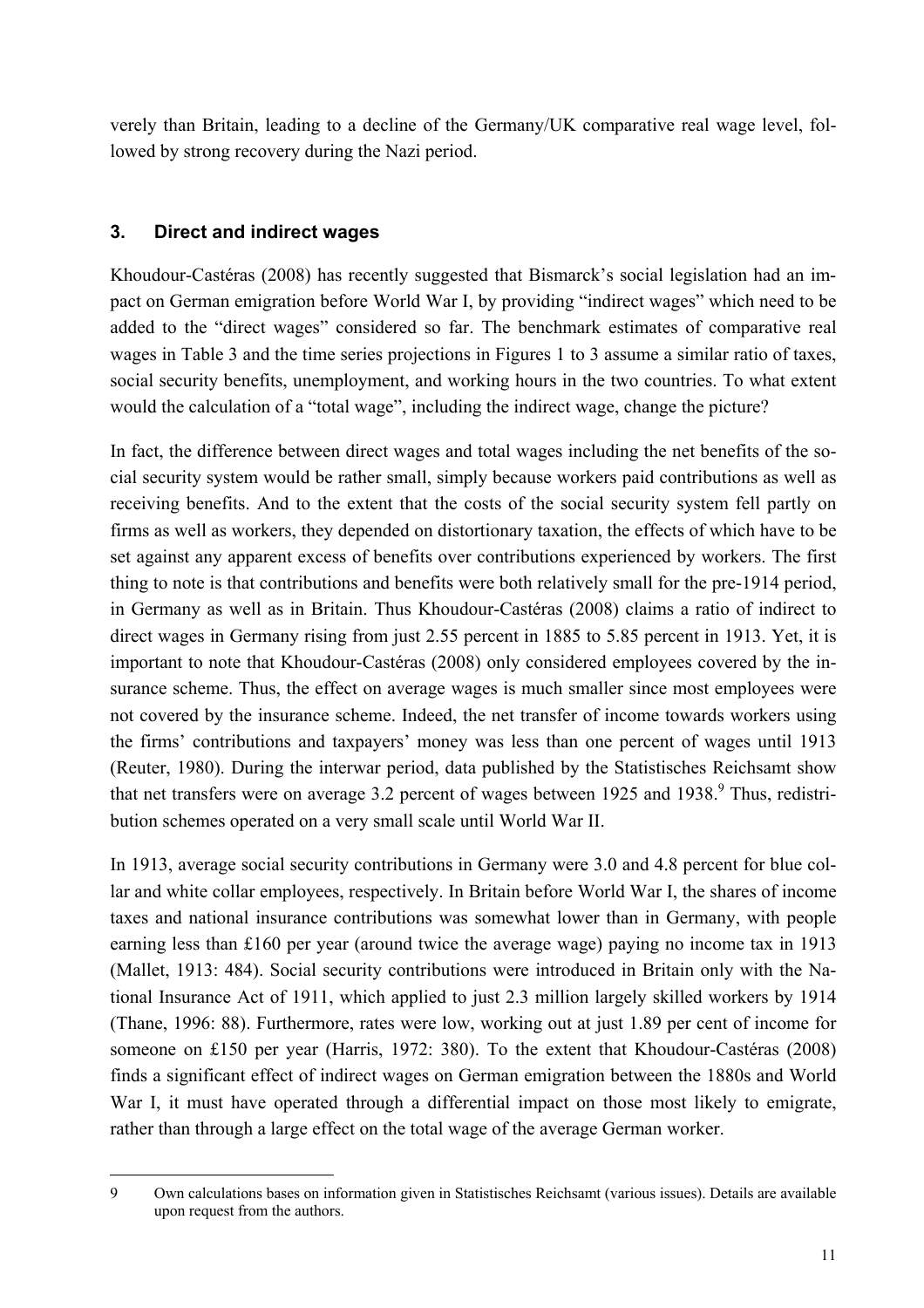For the interwar period, the social security system clearly became more important, but again our conclusion is that the net effect of benefits and contributions was small and within the margins of error of international comparative real wage data. In Germany, average social security contributions remained constant across World War I, with blue collar and white collar employees contributing 3.0 and 4.8 percent in 1924 as well as in 1913. Thereafter, social security contributions of both groups increased to about eight percent in 1929, and finally to about nine percent from 1933 (Müller, 1954: 132). In addition, income taxes were substantially higher during the interwar period. Most employees paid no income taxes during the pre-1913 period, whereas the income tax rate for a married worker with two children and average income was about 4.5 percent in 1924 and 2-3 percent from 1925 until 1938. Thus, in Germany, taxes and social security contributions doubled from about five percent in 1913 to about ten percent during the interwar period.<sup>10</sup> In Britain, those with incomes below £250 per year in 1937 (again around twice the average wage) paid 2.7 per cent in all direct taxes, including income tax and national insurance contributions (Barna, 1945: 127, 135).

In the absence of an adjustment for the social security system, we need to consider the impact of unemployment, since we are comparing full employment wages. In both countries, unemployment rates were very low during the pre-1914 period. According to Pierenkemper (1987: 58), unemployment averaged about 4.0 percent in Germany between 1900 and 1913. In Britain, average unemployment was 4.4 percent during these years (Feinstein, 1972: T125-T126).<sup>11</sup> For the interwar period, however, large differences emerged between the two countries. Between 1924 and 1938, the unemployment rate averaged 17.6 percent in Germany, fluctuating strongly (Petzina, 1987: 242). In Britain, average unemployment was much higher than before the war, at 10.1 percent, but substantially lower than in Germany, particularly during the early 1930s (Feinstein, 1972: T125). German workers were therefore more strongly affected by unemployment than British workers during the interwar period. However, to the extent that the social security system provided insurance against unemployment, the comparative welfare effects of this would have been more limited than if the differential unemployment had occurred before World War I.

Turning to hours worked, Huberman and Minns (2007: 548) suggest that Germans worked longer hours than Britons before World War I, but shorter hours between the wars. In the United Kingdom, hours worked declined from 2,755 hours per year in 1870 to 2,656 hours in 1913, and further to 2,200 hours in 1938. The comparable figures for Germany are 3,284 hours in 1870, 2,723 hours in 1913 and 2,187 hours in 1938. According to these figures, German employees worked about 19 per cent more than their British counterparts in 1870, about 2.2 percent more in 1913, but about 1 per cent less in 1938. The 1913 and 1938 figures suggest that accounting for differences in hours worked would have little effect on comparative living standards, but the

j

<sup>10</sup> Scholz (1986: 298-299) calculates average income tax and social security contributions for skilled and unskilled German workers in 1913 and 1924. In 1913 (1924) skilled workers had deductions of 6.2 (10.3) percent, whereas unskilled workers had deductions of 5.0 (9.7) percent. Hachtmann (1988) presents time series of average income tax and social security contributions for the period 1928-1944. He shows that average deductions increased from 11.5 percent in 1928 to 14.0 percent in 1938.

<sup>11</sup> Boyer and Hatton (2002), using a larger sample of industries, suggest a slightly higher average rate of 6.2 per cent for these years, but with less volatility.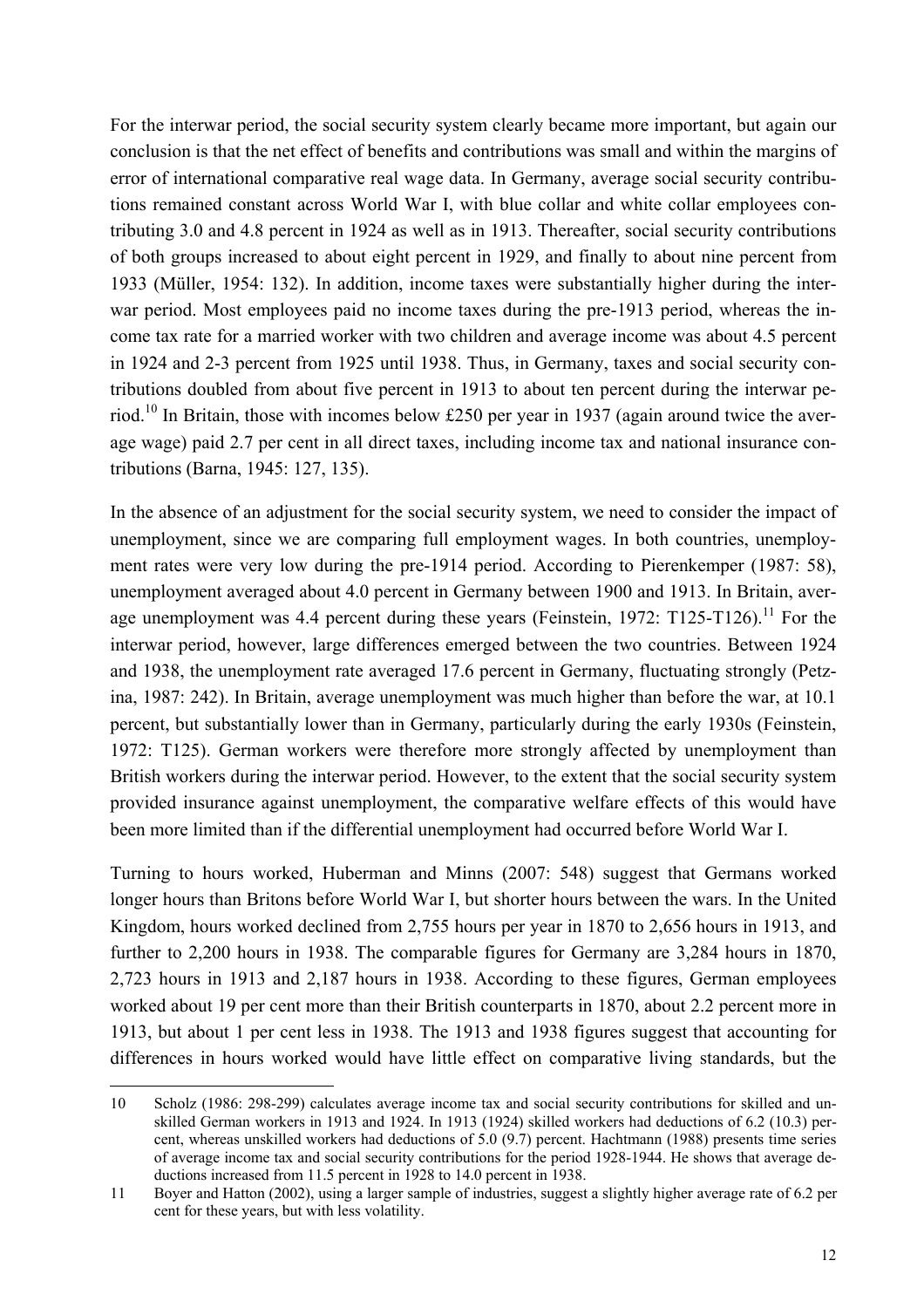scale of the difference is more substantial in 1870. However, it should be noted that Huberman's (2004) study, on which these estimates for the earlier years are based, does not cover agriculture, which accounted for around half of all employment in Germany, compared with little more than 20 per cent in Britain (Broadberry, 2006: 25). Furthermore, Huberman's study covers very few service occupations, with relatively well treated civil servants being a notable omission.

Jointly and severally, the social security system, unemployment and hours worked are not critical in an assessment of comparative living standards in Britain and Germany for the pre-1914 period. For although German workers did pay higher taxes and social security contributions and worked longer hours before 1914, they also received higher benefits. And more importantly, the magnitudes were relatively small. For the interwar period, although working hours became more similar in both countries, tax rates, social security contributions, and unemployment all became more significant in both countries and impacted more negatively on German workers than their British counterparts. Consequently, our calculations based on the gross earnings of full time equivalent workers may overstate slightly the true welfare of German workers between the wars. However, it is important to bear in mind that it is the net effect of benefits and contributions which matters for the calculation of indirect wages.

# **IV. REAL WAGES AND LABOUR PRODUCTIVITY BY SECTOR**

# **1. Comparative unit labour costs and competitiveness**

So far, we have used the annual time series projections to provide annual estimates of comparative real wages for the economy as a whole. In fact, it is possible to do this at the level of the three main sectors, and the annual data are provided in the Appendix, Table A-1 and charted in Figure 2. The sectoral analysis adds some important additional information to the aggregate picture analysed in Figure 1, showing that German industrial workers received about the same proportion of the British real wage as the average across all sectors, while workers in German agriculture received less and German service sector workers received rather more. Indeed, by the outbreak of World War I, German service sector workers were better paid than their British counterparts, and this remained the case throughout the interwar period.

We now use the sectoral real wage data to analyse the relationship between comparative real wages and comparative labour productivity, deriving comparative unit labour costs in Table 4. This will enable us to address issues of the competitiveness of the German and British economies in the main sectors of the economy. To do this, however, it is necessary to compute comparative own product real wages for each sector, using producer prices rather than the consumer prices used in Tables 3 and A-1. Sectoral wholesale prices indices are taken from Mitchell (1988: 725- 726) for Britain and Statistisches Reichsamt (1926: 263; 1931: 256; 1939: 363) for Germany. For both countries, the wholesale price index for foodstuffs is used to deflate agricultural wages, the wholesale price index for materials is used to deflate industrial wages, while service sector and total wages are deflated by the overall wholesale price index. Comparative levels in 1905 are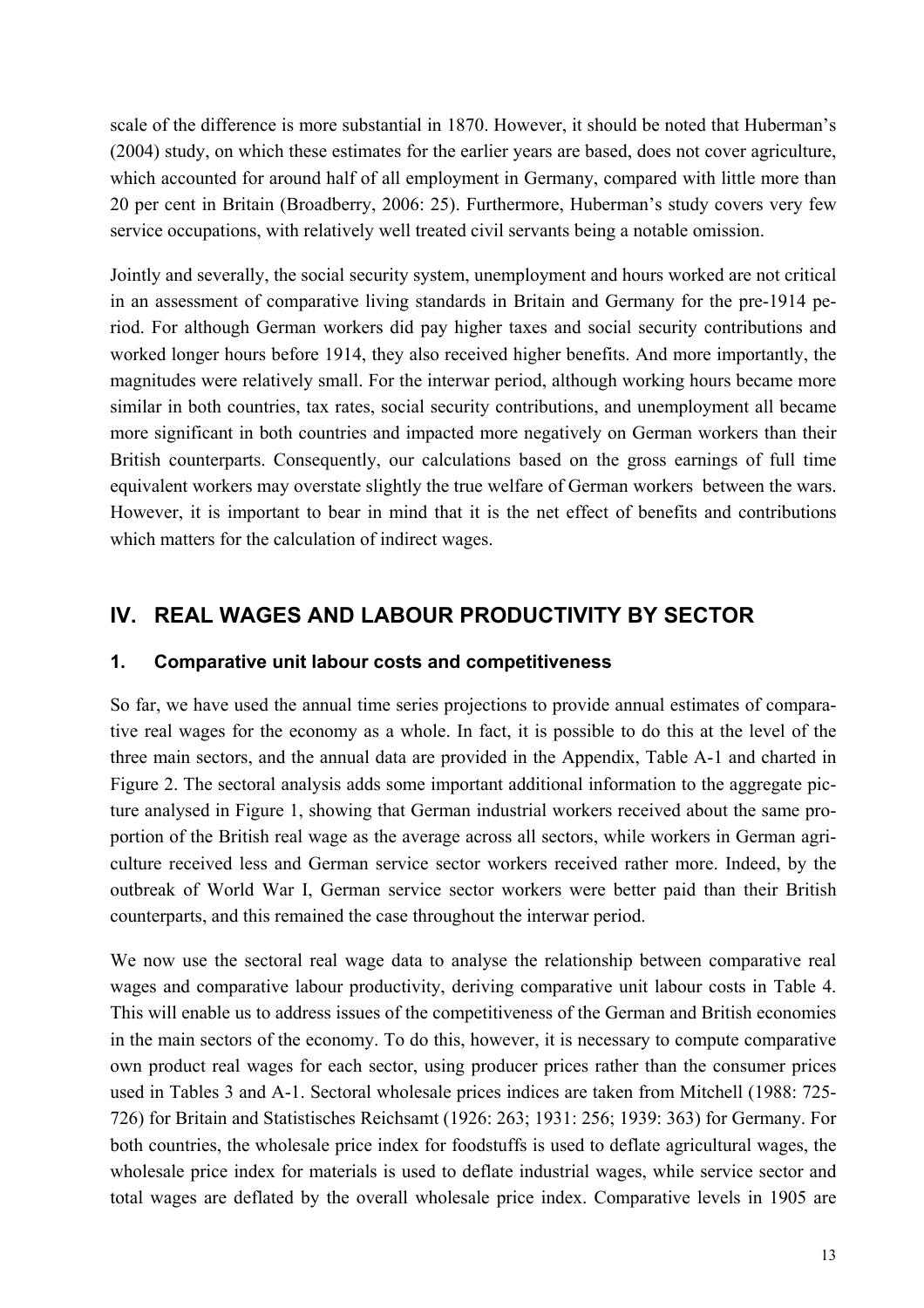obtained using PPPs for industry from Broadberry and Burhop (2007) and for agriculture from O'Brien and Prados de la Escosura (1992). The PPP used for services and the aggregate economy is a weighted average of the PPPs for agriculture and industry, using the geometric means of the employment shares in Britain and Germany as weights. The producer price PPPs for 1905 are 19.22 for industry, 21.5 for agriculture and 19.77 for services and the aggregate economy.



**FIGURE 2: Comparative Germany/UK real wage by sector (UK=100)** 

Source; Appendix, Table A-1.

Comparative own product real wages are presented in the first panel of Table 4. Although there are some minor differences from the comparative real wages calculated using consumer prices, the broad pattern of comparative own product real wages is quite similar, with German service sector workers better remunerated than average, German agricultural workers less well remunerated than average, and German industrial workers receiving about the same proportion of the British real wage as the average across all sectors.

The second panel of Table 4 then sets out the data on Germany/UK comparative labour productivity for a number of years between 1881 and 1937, taken from Broadberry (2006). German labour productivity had converged to the British level in industry by the end of the nineteenth century, but Germany's overall labour productivity remained substantially lower because of a substantial productivity gap in agriculture and services. This sectoral pattern of comparative productivity performance persisted across World War I and throughout the interwar period. Combining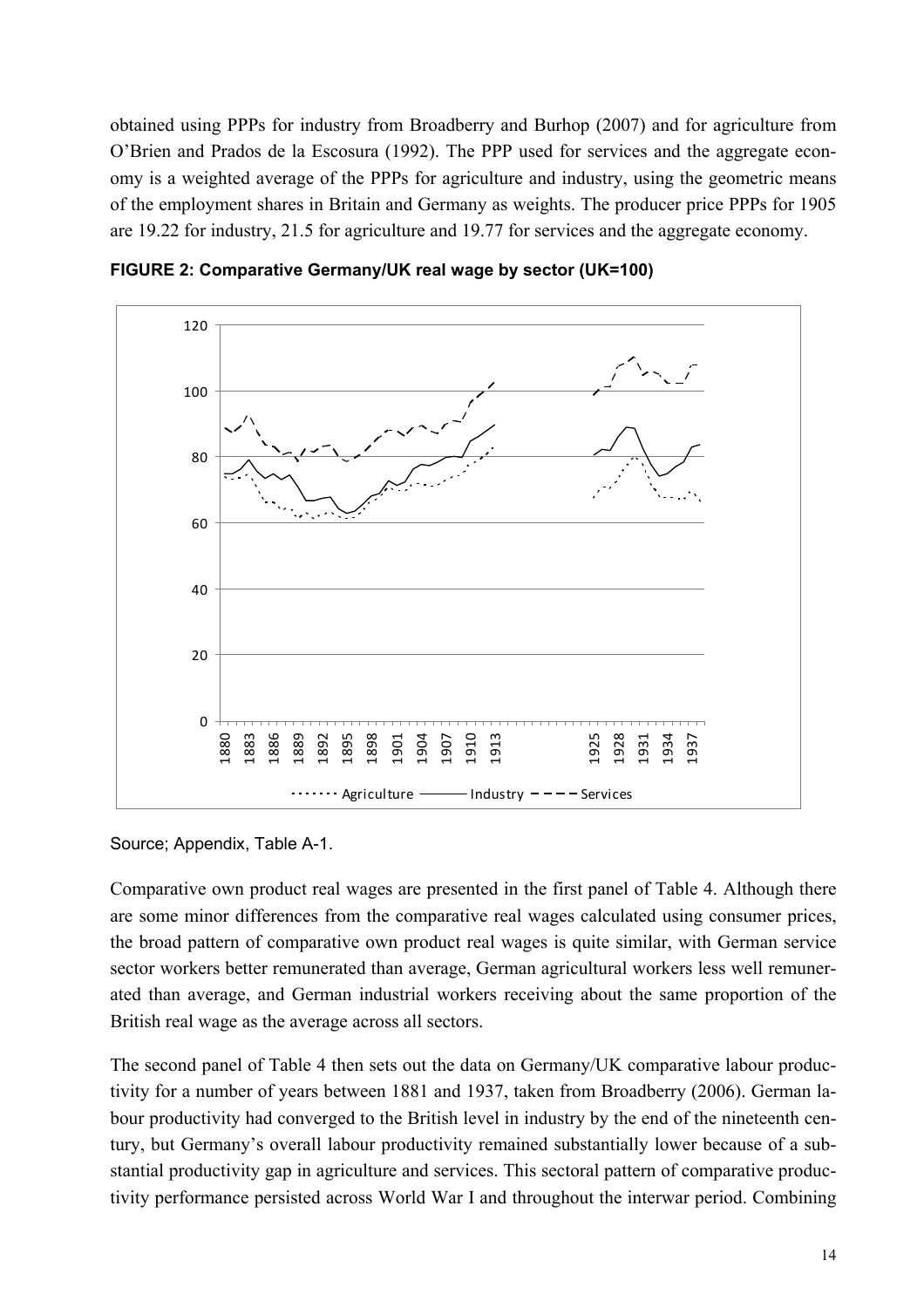this comparative productivity data with the information on comparative own product real wages yields the data on comparative unit labour costs in the third panel of Table 4. The ratio was around 100 for the aggregate economy in 1891, 1925 and 1937, indicating that over the long run, on average, German workers were remunerated broadly in line with their comparative productivity level.

It is interesting, however, to consider the ratio in the three main sectors. To the extent that comparative real wages were higher than comparative labour productivity, a sector was likely to have difficulty competing internationally. This seems to have been the case – with 1935 being the only exception – for German agriculture throughout the period, which is consistent with what we know about tariffs and high food prices in Germany. For example, Webb (1982) estimates that German consumers subsidised German agricultural producers by about three percent of the annual NNP in 1907. However, it was even more strongly the case for services, where we have already noted the comparatively high levels of remuneration in Germany, as a result of civil service pay levels. The economic effects of this were far reaching, since high service sector wages meant that Germany was internationally uncompetitive in private services, which remained a comparatively small part of the German economy (Broadberry, 2004). Britain, by contrast, had a large, internationally competitive service sector throughout this period. In industry, however, the situation was exactly the opposite of that in services, with German workers poorly paid compared to their labour productivity. This resulted in difficulties for British industry, facing a strong competitive threat from German industry already during the "Made in Germany" scare of the 1890s (Williams, 1896).

# **2. Implications for the Borchardt controversy**

Unit labour costs play a central role in the Borchardt controversy. Borchardt (1979) hypothesised that hourly industrial wages were higher in interwar Germany than in pre-war Germany, whereas labour productivity was lower. As a consequence of high unit labour costs, investment was low and unemployment high in Weimar Germany. Thus, high unit labour costs contributed to the downfall of Weimar Germany. Much of the early controversy remained tightly within the confines of Borchardt's framework, using alternative data to dispute the changes in labour productivity or real wages within Germany between 1913 and the 1920s (Holtfrerich, 1984; Ritschl, 1990). Although a number of later contributions placed the debate within an international comparative framework, they continued to focus on rates of change of unit labour costs. Thus Balderston (1982) claimed that the increase of unit labour costs compared to 1913 was lower in Germany than in Britain until 1927, and only became higher during 1928-30, while Broadberry and Ritschl (1995) argue that similar increases in unit labour costs in both Britain and Germany help to explain the failure of both countries to benefit from the catch-up possibilities opened up by rapid US productivity growth.

A major innovation of this paper is to provide for the first time data on comparative levels of unit labour costs, rather than indices of change. A further innovation is that we can distinguish be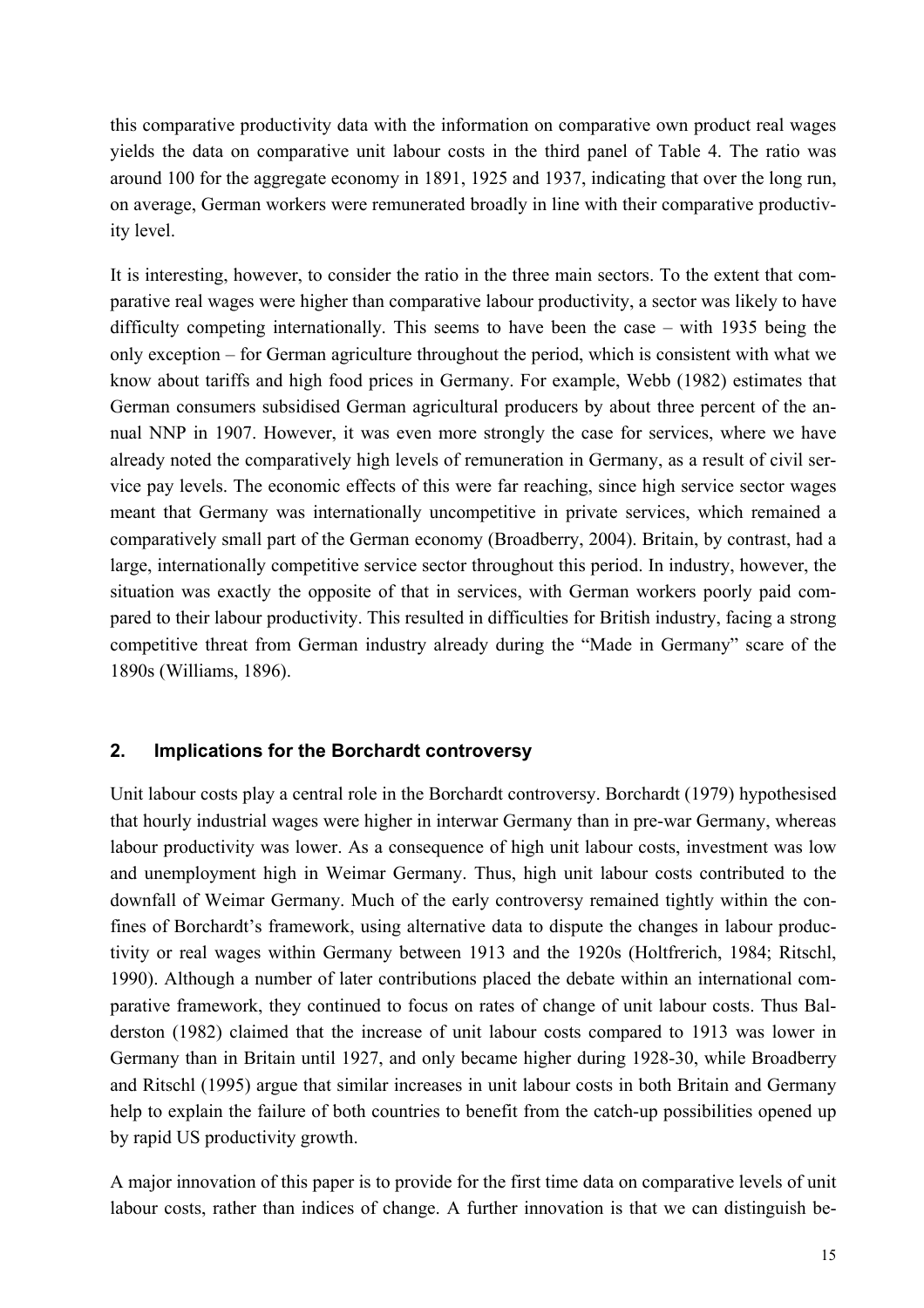tween the three major sectors of the economy. These innovations allow us to confirm some aspects of Borchardt's (1979) view, but also to shed new light on the controversy. Thus our data confirm the view that unit labour costs in industry and agriculture grew faster in Germany than in Britain between 1911 and 1925 as well as between 1925 and 1929, but they also show that they declined in the service sector. Yet, it must be remembered that services was the least competitive sector during the pre-war period and it was still uncompetitive during the interwar period, so that shifting labour from agriculture and industry into services contributed to the overall decline of German competitiveness. In addition, the industrial sector experienced only a modest increase of unit labour costs between 1911 and 1925. Furthermore, taking account of levels, it must be emphasised that German industrial unit labour costs were still substantially below British industrial unit labour costs in 1925 and 1929. Hence, although German industry did lose some of the advantage of cheap labour across World War I, it remained a low wage industrial producer compared with Britain.

Figure 3 compares our estimates of comparative Germany/UK real wages in industry with the earlier estimates of other writers. Our estimates are between those of Phelps Brown and Browne (1968) and Williamson (1995). Note that Williamson's (1995) estimates are based only on unskilled wages, and show a somewhat higher comparative Germany/UK real wage, on average. This suggests that unskilled workers were comparatively well remunerated in Germany, an issue which we now investigate in more depth.



**FIGURE 3: Comparative Germany/UK real wage in industry (UK=100)** 

Sources: Appendix, Table A-1; Phelps Brown and Browne (1968); Williamson (1995).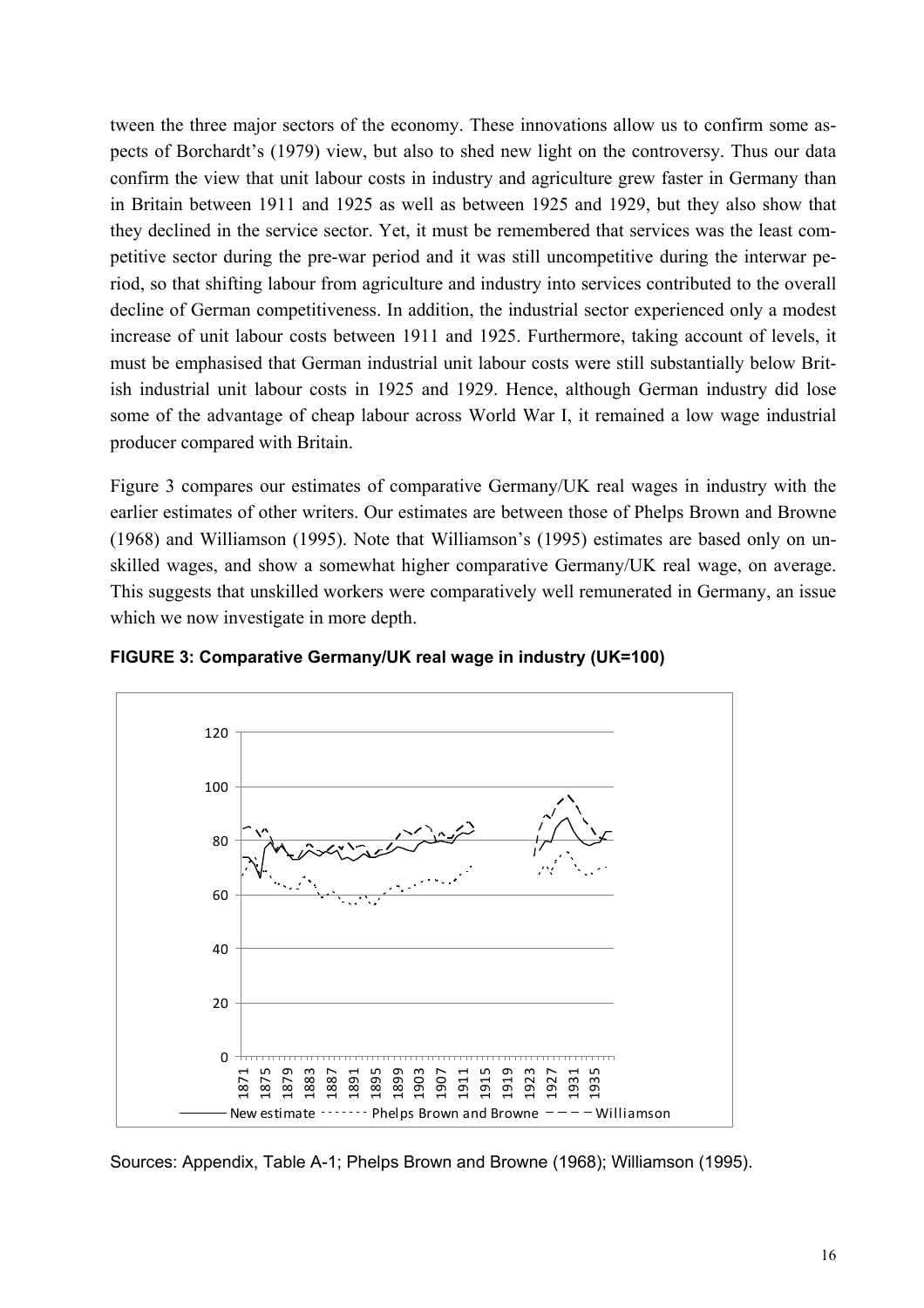# **V. Comparative real wages by occupation**

The Board of Trade (1908b) conducted an enquiry into wages and the cost of living in Germany in 1905, and made a direct comparison between Britain and Germany in that year. The money wages were converted at the exchange rate and then adjusted for PPP by comparing prices converted at the exchange rate. Table 5 sets out the weekly money wages for a number of industrial trades. It is interesting to note that the ratio of German to British wages was higher amongst the unskilled than amongst the skilled occupations. Indeed, amongst unskilled engineering labourers, the weekly money wage was the same in the two countries. For example, Pierenkemper (1983) provides evidence for a declining skill premium of white-collar employees during the late nineteenth and early twentieth century, while Holtfrerich and Forstmann (1983) present similar evidence for railway employees from the 1850s to the 1870s. Moreover, Scholz (1986: 298-299) shows that average wages of skilled workers declined by 18 percent between 1913 and 1925, whereas average wages of unskilled workers declined by only ten percent.

We now consider the implications of a high skill premium for the existence of poverty in Britain, which became a major political issue in the early twentieth century, following the social surveys of Booth (1903) and Rowntree (1902). Both investigators found around 30 per cent of the working class population living in either primary or secondary poverty at the beginning of the twentieth century. Of course, it must be recognised that the extent of poverty depends on where the poverty line is drawn, but the high rejection rate for recruits during the Boer War suggests that the poor identified by social investigators in the early twentieth century were indeed poor in an absolute sense. Furthermore, Rowntree found low wages to be a major cause of poverty, explaining nearly half of all primary poverty (Boyer, 2004: 301).

Most work on the standard of living is not conducted within an international comparative framework, but once this approach is adopted, the existence of large pockets of absolute poverty in Britain, which was the highest wage economy in Europe at the time, becomes very surprising. If 30 per cent of the British working class lived in such poverty around 1900 that they were unfit for military service, how much worse must the situation have been in Germany, let alone the less developed parts of Europe? Comparative studies on poverty are, however, in short supply.<sup>12</sup> The only available study investigates pauperism in Britain and Germany in 1885. It turns out that 6.6 percent of the British population were counted as paupers, whereas only 3.4 percent of the German population belonged to this category (Hennock, 2007: 46-47). The main reason for being poor in Germany during the 1880s was illness or death of the breadwinner, whereas unemployment was comparatively unimportant: only 5 to 10 percent of poverty was related to unemployment, whereas illness accounted for about 45 percent of poverty cases (Frohmann, 2008: 106).

The evidence on comparative wages by occupational groups allows us to reconcile Rowntree's and Booth's findings of high levels of poverty in Britain around 1900 with the fact that Britain was the highest wage economy in Europe at the time. For unskilled workers in Britain were not

j

<sup>12</sup> See Hennock (2007: 39-49) for a discussion.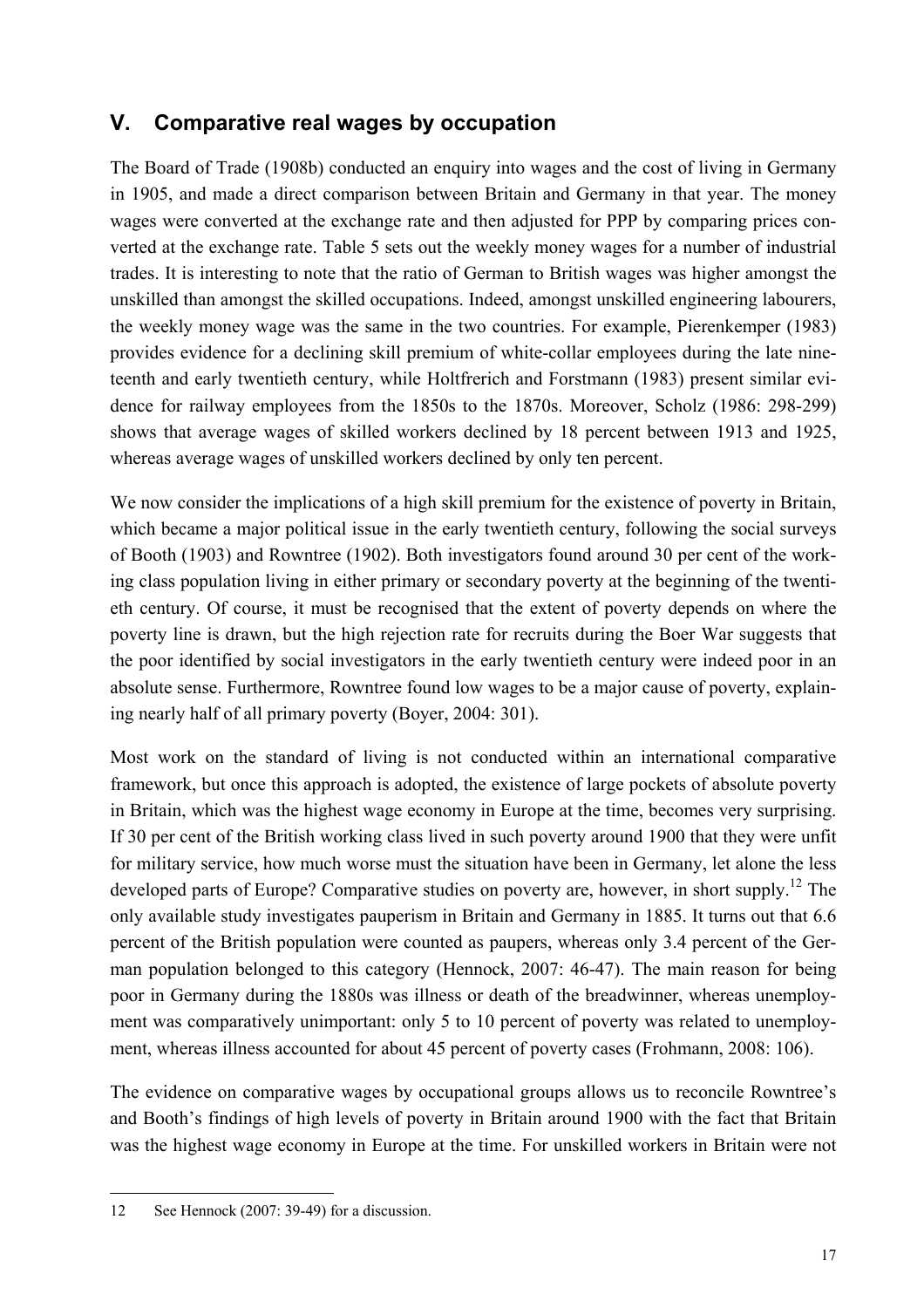any better remunerated than their German counterparts at this time. Rowntree (1902; 1941) identified the causes of primary poverty in York in 1899 and again in 1936, and his findings are reproduced in Table 6, taken from Boyer (2004: 301, 304). In 1899, nearly half of those living in primary poverty were in families where the chief wage earner was in full work but paid low wages. Low wages were similarly implicated in the extent of primary poverty in other pre-World War I social surveys, including Northampton, Warrington, Reading, Stanley and Bolton (Bowley and Burnett-Hurst, 1915; 1920; Bowley and Hogg, 1925). These were the unskilled industrial workers, who were paid no more than their German counterparts, while Davies (1909) painted a similar picture amongst agricultural labourers in Corsley, Wiltshire.

Across World War I, there was a major compression of the skill differential in Britain, with unskilled wages increasing by more than skilled wages (Bowley, 1930: 149; Routh, 1960: 88, 98, 132).<sup>13</sup> The factors behind this compression have been much debated amongst labour historians, but without reaching a consensus. Possible causes include the minimum wages introduced by the Trade Boards Act of 1909, the spread of the unemployment insurance system, the growing unionisation of unskilled workers and the payment of flat rate increases to offset wartime inflation, as well as changes in technology affecting the demand for particular skills and access to education affecting the supply of skilled workers (Lovell, 1977: 50-55; Bowley, 1930: 148-155; Routh, 135-154; Cole and Postgate, 1987: 504-542). Whatever the reasons for the compression, the effect was to remove one of the main cause of primary poverty in the pre-World War I period. However, this did not have the effect of eliminating poverty in interwar Britain, because of the rise of mass unemployment (Broadberry, 1986; 1990). In Table 6, we see that low wages was the chief cause in just 9.2 per cent of cases of primary poverty in York in 1936, compared with unemployment of the chief wage earner in 44.5 per cent of cases. Unemployment was the main cause of primary poverty in many other interwar social surveys, including Northamption, Warrington, Reading, Stanley and Bolton (Bowley and Hogg, 1925), London (Smith, 1930-1935), Merseyside (Jones, 1934), Southampton (Ford, 1934), Sheffield (Owen, 1933) and Bristol (Tout, 1938).

# **VI. Conclusion**

j

This paper provides a comparative perspective on living standards in Britain and Germany over the period 1871-1938, using a unified approach covering both real wages and labour productivity. For the economy as a whole, German real wages were slightly less than three-quarters of the British level in the early 1870s. Between 1871 and 1891, real wages grew at a similar rate in both countries, so that there was no catching-up. After 1891, however, real wages grew more rapidly in Germany, with German real wages converging to around 83 percent of the British level on the eve of World War I. Following the war and postwar hyperinflation, German real wages fell back to about three-quarters of the British level by 1924, and had recovered only to 83

<sup>13</sup> The male unskilled wage increased from 61.8 per cent of the skilled wage in 1906 to 73.6 per cent by 1924.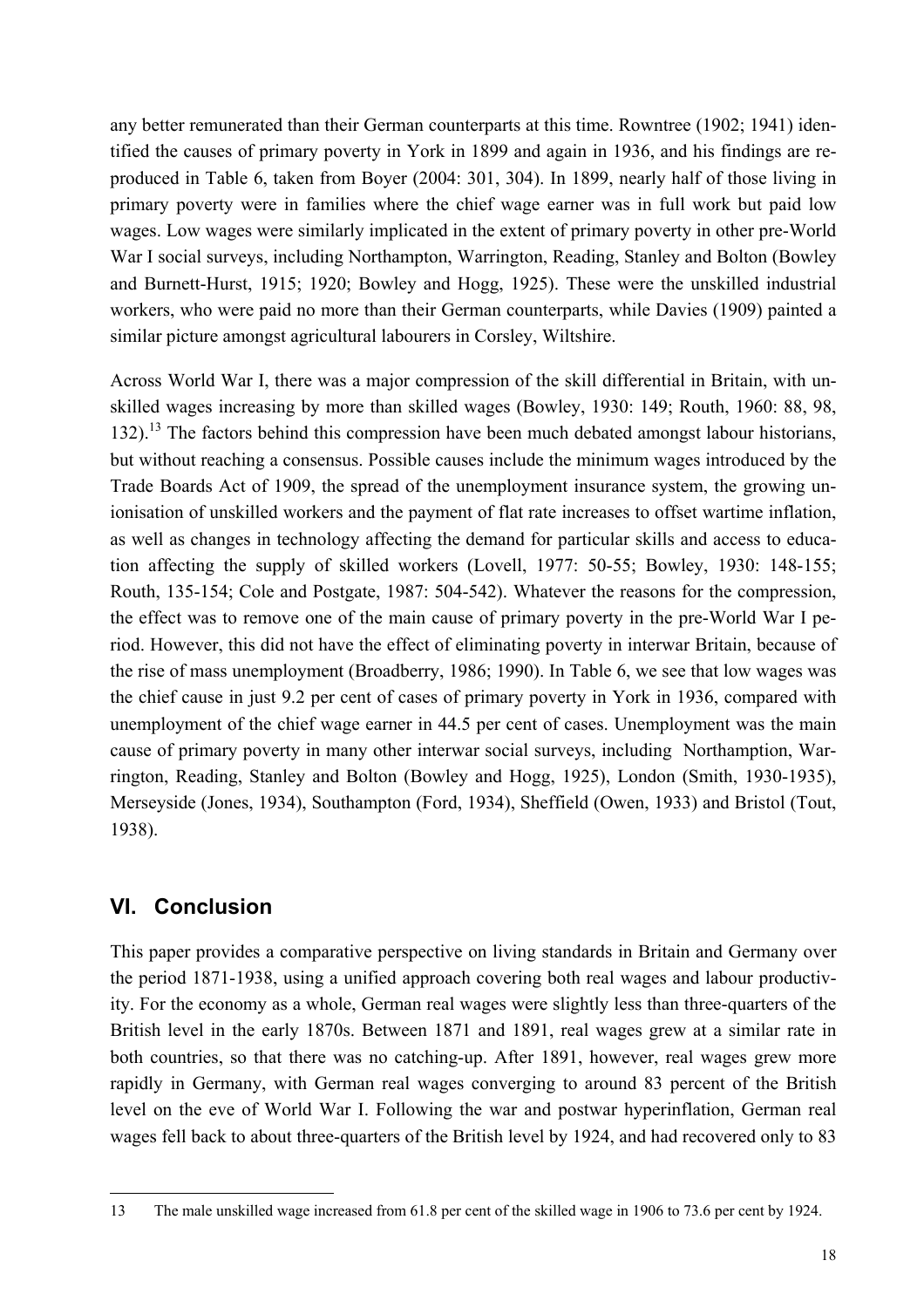percent of the British level on the eve of World War II. On average, then, British workers were better off than their German counterparts throughout the period.

For the aggregate economy, comparative real wages were about the same as comparative labour productivity, but there were significant differences across sectors and skill levels. Compared to their productivity, German industrial workers were poorly paid, whereas German workers in agriculture and services were well remunerated. As a result, Germany was highly competitive internationally in industry, but had a comparatively small service sector which was not internationally competitive. Germany's agricultural sector was kept artificially large only through substantial protection. By contrast, Britain's industrial sector had difficulty competing with Germany, but Britain had a very strong position in internationally tradable services. Britain was also reluctant to forego the benefits of free trade in agricultural goods.

There were also important differences in comparative real wages across skill levels. Most occupational groups were substantially better paid in Britain than in Germany, but this did not apply to unskilled workers. Since unskilled workers in Britain received real wages as low as their German counterparts in the pre-World War I period, this helps to explain the persistence of large pockets of poverty in Europe's highest wage economy at a time of full employment. Although unskilled wages rose relative to skilled wages in Britain after World War I, this did not eliminate poverty because of the emergence of the problem of mass unemployment.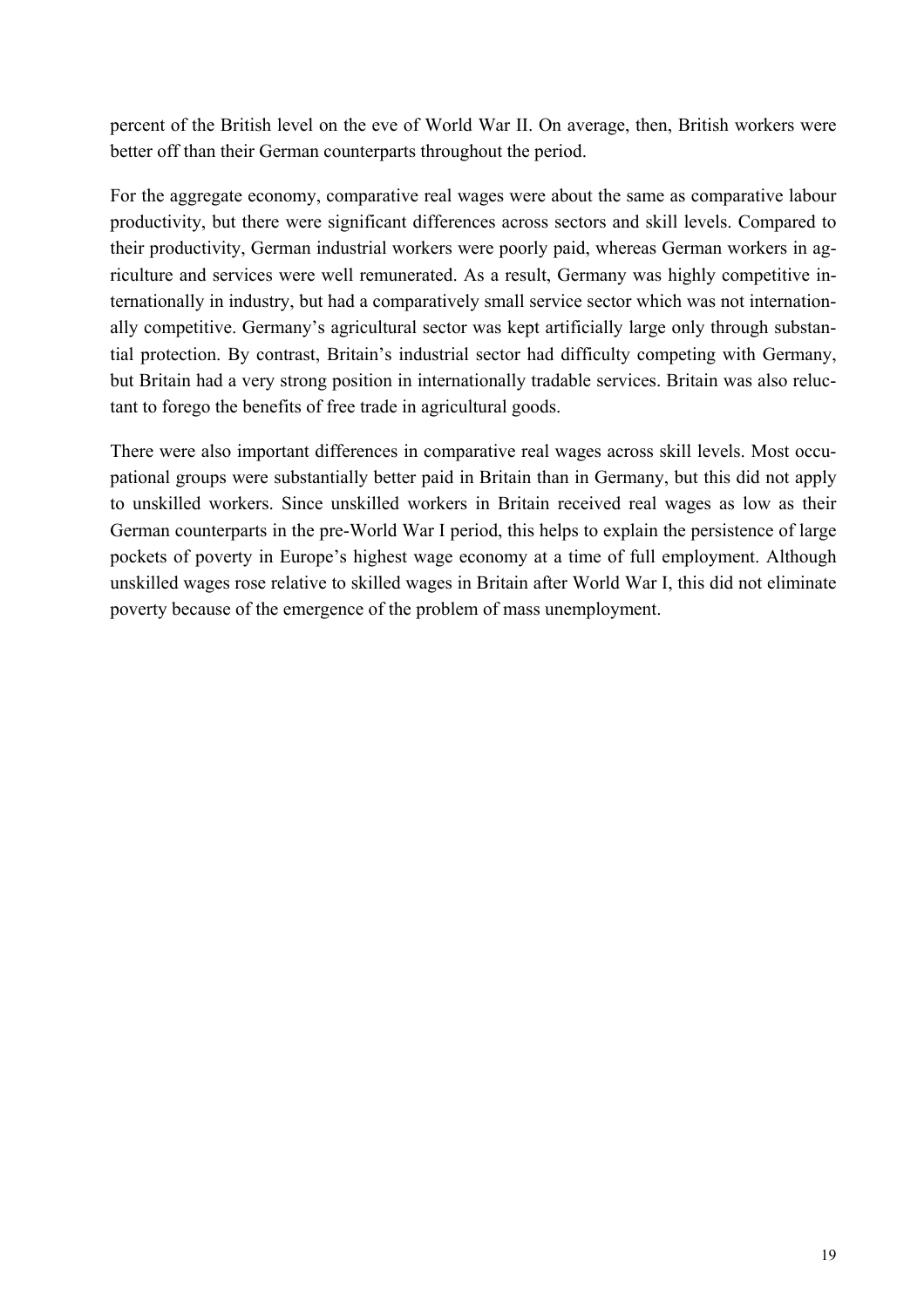| Item                                    | Unit   | Price in<br>Germany<br>(Pfennig) | Price in<br><b>Britain</b><br>(Pence) | <b>PPP</b><br>(M per E) | weights $(\%)$ | German British bas-<br>basket ket weights<br>$(\% )$ |
|-----------------------------------------|--------|----------------------------------|---------------------------------------|-------------------------|----------------|------------------------------------------------------|
| Flour                                   | 7 lb   | 107.5                            | 9.00                                  | 28.66                   | 2.2            | 2.1                                                  |
| <b>Bread</b>                            | 4 lb   | 47.9                             | 5.00                                  | 22.99                   | 18.8           | 17.6                                                 |
| <b>Beef</b>                             | Ib     | 70.2                             | 6.93                                  | 24.31                   | 16.6           | 11.7                                                 |
| Lamb                                    | Ib     | 65.5                             | 8.25                                  | 19.05                   | 7.5            | 1.3                                                  |
| Pork & bacon                            | Ib     | 84.1                             | 8.00                                  | 25.23                   | 5.3            | 22.3                                                 |
| Eggs                                    | dozen  | 82.8                             | 13.91                                 | 14.29                   | 5.4            | 4.2                                                  |
| <b>Milk</b>                             | quart  | 22.4                             | 3.50                                  | 15.36                   | 11.5           | 8.5                                                  |
| <b>Butter</b>                           | Ib     | 118.2                            | 13.00                                 | 21.82                   | 9.8            | 11.5                                                 |
| Cheese                                  | Ib     | 63.8                             | 7.00                                  | 21.87                   | 2.8            | 2.3                                                  |
| Margarine                               | Ib     | 70.2                             | 7.25                                  | 23.24                   | 1.7            | 4.9                                                  |
| Potatoes                                | Ib     | 22.4                             | 3.00                                  | 17.92                   | 5.5            | 5.6                                                  |
| Sugar                                   | Ib     | 20.3                             | 2.00                                  | 24.36                   | 6.8            | 2.6                                                  |
| Tea                                     | Ib     | 231.0                            | 18.00                                 | 30.80                   | 0.6            | 4.0                                                  |
| Coffee                                  | Ib     | 93.6                             | 18.20                                 | 12.34                   | 5.5            | 1.4                                                  |
| <b>FOOD</b>                             |        |                                  |                                       | 21.92                   | 55.9           | 56.2                                                 |
| Coal                                    | cwt    | 113.9                            | 10.75                                 | 25.43                   | 70.6           | 87.0                                                 |
| Kerosene                                | gallon | 86.2                             | 8.86                                  | 23.35                   | 29.4           | 13.0                                                 |
| <b>FUEL &amp; LIGHT</b>                 |        |                                  |                                       | 24.90                   | 4.9            | 6.6                                                  |
| <b>Beer</b>                             | pint   | 17.5                             | 2.57                                  | 16.34                   |                |                                                      |
| ALCOHOL & TOBACCO                       |        |                                  |                                       | 16.34                   | 17.3           | 17.4                                                 |
| <b>RENT PER ROOM PER</b><br><b>WEEK</b> |        | 140.5                            | 16.50                                 | 20.43                   | 21.9           | 19.8                                                 |
| <b>TOTAL PPP</b>                        |        |                                  |                                       | 20.62                   |                |                                                      |

# **TABLE 1: Expenditure side PPP for 1905**

Sources: Board of Trade (1908a; 1908b), Kaiserliches Statistisches Amt (1909). Exchange rate: M 20.43 per £.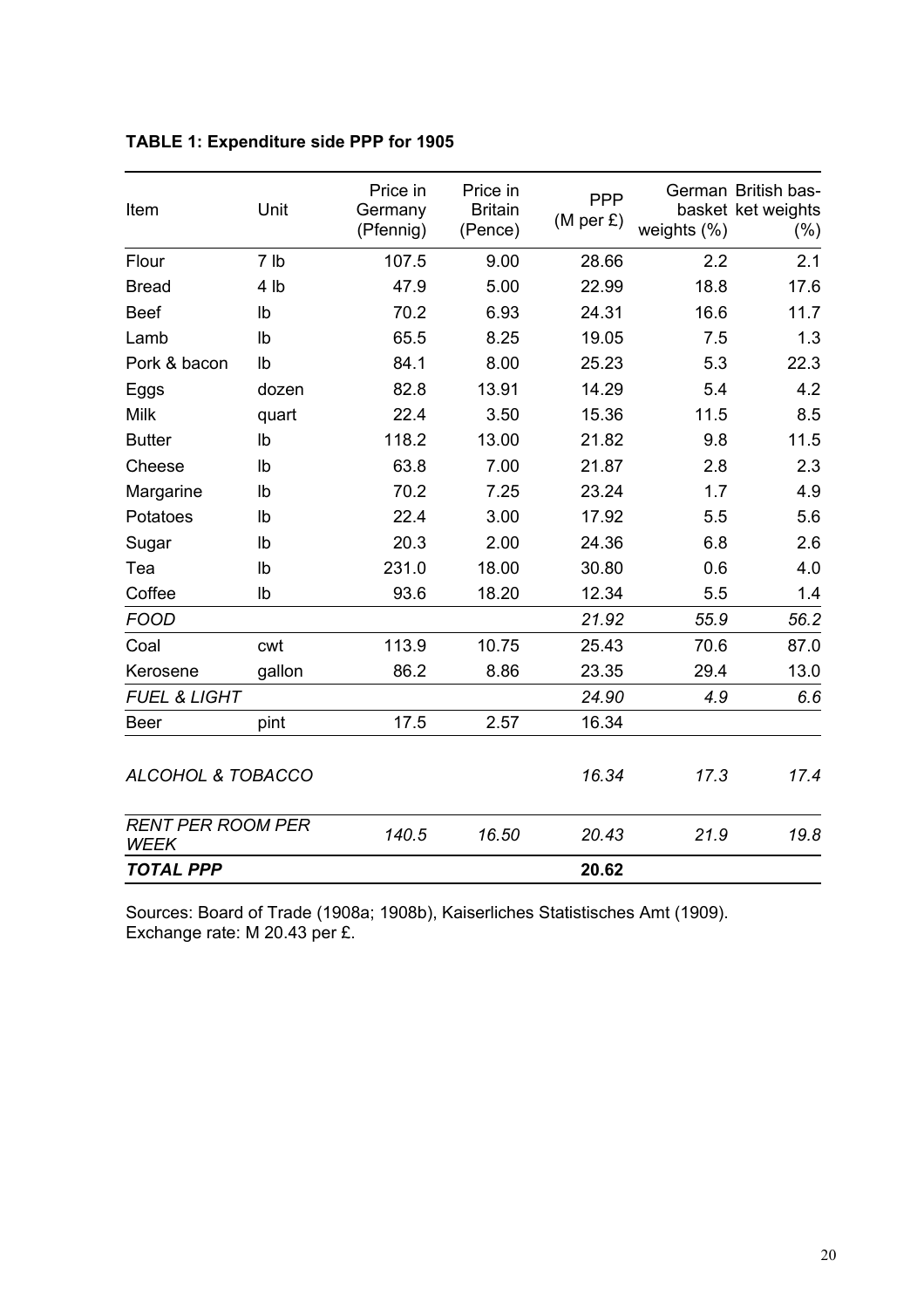| Item                             | Unit           | Price in<br>Germany<br>(Pfennig) | Price in<br><b>Britain</b><br>(Pence) | <b>PPP</b><br>(RM per E) | German<br>basket<br>weights (%) weights (%) | <b>British</b><br>basket |
|----------------------------------|----------------|----------------------------------|---------------------------------------|--------------------------|---------------------------------------------|--------------------------|
| Flour                            | 7 lb           | 143.3                            | 16.00                                 | 21.50                    | 4.1                                         | 3.6                      |
| <b>Bread</b>                     | 4 lb           | 56.6                             | 9.50                                  | 14.30                    | 19.0                                        | 10.1                     |
| <b>Beef</b>                      | I <sub>b</sub> | 88.3                             | 10.55                                 | 20.09                    | 7.3                                         | 16.5                     |
| Lamb                             | Ib             | 101.3                            | 14.15                                 | 17.18                    | 0.4                                         | 9.0                      |
| Pork                             | Ib             | 86.7                             | 11.80                                 | 17.63                    | 7.6                                         | 3.2                      |
| Bacon                            | Ib             | 100.5                            | 15.20                                 | 15.87                    | 3.6                                         | 10.2                     |
| Eggs                             | dozen          | 126.0                            | 24.00                                 | 12.60                    | 3.3                                         | 8.3                      |
| <b>Milk</b>                      | quart          | 26.0                             | 6.50                                  | 9.60                     | 15.2                                        | 14.5                     |
| <b>Butter</b>                    | Ib             | 141.7                            | 15.20                                 | 22.37                    | 11.1                                        | 10.1                     |
| Cheese                           | Ib             | 42.2                             | 10.60                                 | 9.55                     | 3.3                                         | 2.3                      |
| Margarine                        | Ib             | 66.3                             | 6.40                                  | 24.86                    | 8.0                                         | 1.1                      |
| Potatoes                         | Ib             | 3.0                              | 4.20                                  | 1.71                     | 6.9                                         | 0.5                      |
| Sugar                            | Ib             | 35.7                             | 2.50                                  | 34.27                    | 7.0                                         | 3.5                      |
| Tea                              | Ib             | 462.7                            | 26.00                                 | 42.71                    | 0.4                                         | 6.6                      |
| Coffee                           | Ib             | 213.2                            | 26.30                                 | 19.46                    | 3.0                                         | 0.7                      |
| <b>FOOD</b>                      |                |                                  |                                       | 17.74                    | 66.9                                        | 52.6                     |
| Coal                             | cwt            | 161.5                            | 27.00                                 | 14.36                    | 27.9                                        | 58.9                     |
| Gas                              | 1,000 $ft^3$   | 567.4                            | 42.00                                 | 32.42                    | 32.9                                        | 23.3                     |
| Electricity                      | kw/h           | 40.9                             | 1.54                                  | 63.74                    | 39.2                                        | 17.8                     |
| <b>FUEL &amp; LIGHT</b>          |                |                                  |                                       | 32.95                    | 7.6                                         | 7.9                      |
| <b>Beer</b>                      | pint           | 37.8                             | 6.00                                  | 15.12                    | 57.0                                        | 54.1                     |
| Cigarettes                       | ten            | 22.1                             | 4.99                                  | 10.63                    | 20.3                                        | 37.2                     |
| Tobacco                          | ounze          | 26.7                             | 9.36                                  | 6.85                     | 26.7                                        | 8.7                      |
| <b>ALCOHOL &amp; TOBACCO</b>     |                |                                  |                                       | 12.64                    | 5.9                                         | 19.6                     |
| <b>RENT PER ROOM PER</b><br>WEEK |                | 169.3                            | 33.08                                 | 12.28                    | 19.6                                        | 19.9                     |
| <b>TOTAL PPP</b>                 |                |                                  |                                       | 17.19                    |                                             |                          |

# **TABLE 2: Expenditure side PPP for 1937**

Sources: Prest (1954), Stone and Rowe (1954), Arbeitswissenschaftliches Institut der Deutschen Arbeitsfront (1940).Exchange rate: RM 12.30 per £.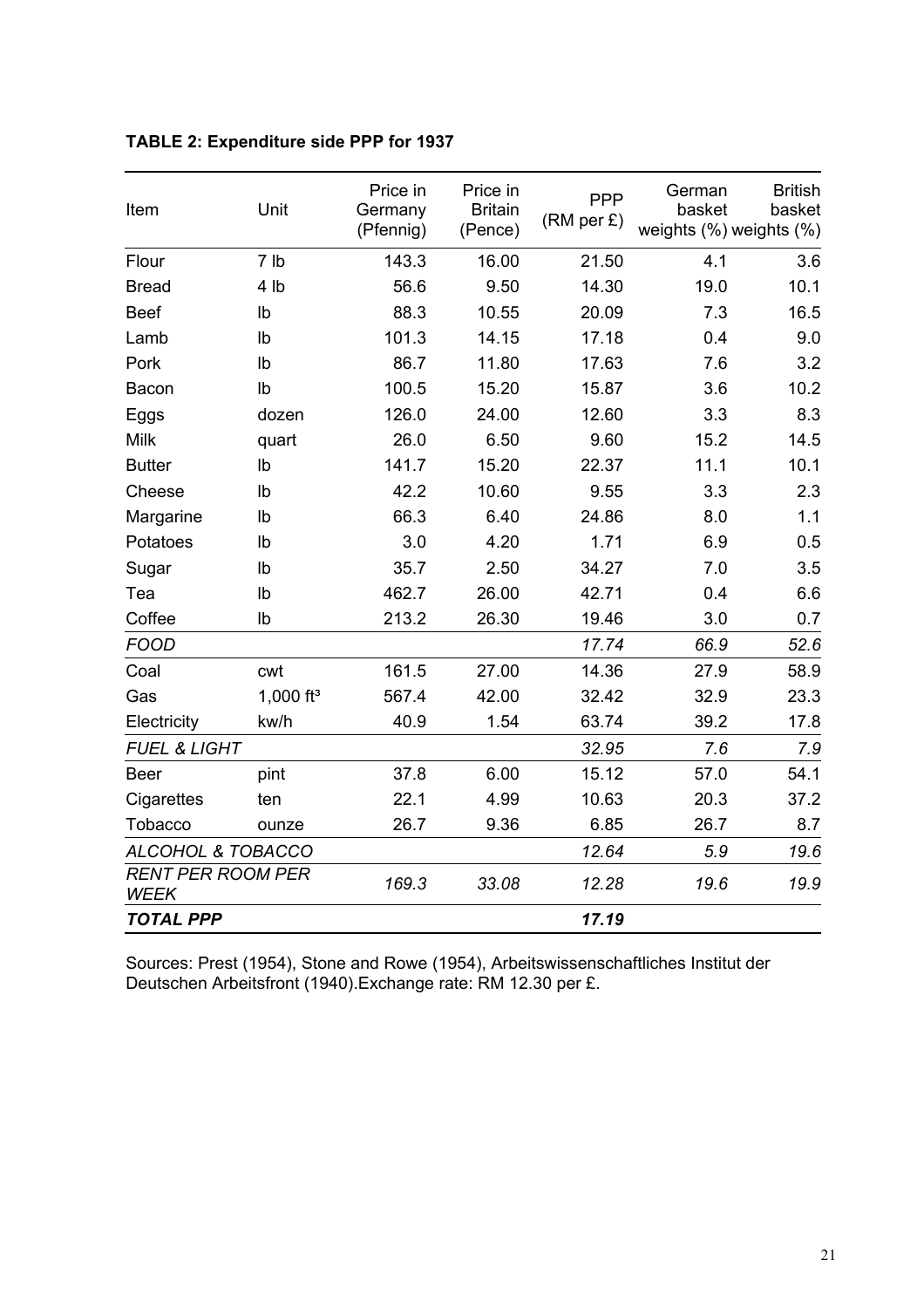|                                | German<br>nominal<br>wage<br>(Marks) | <b>British</b><br>nominal<br>wage $(E)$ | German wage<br>as % of Brit-<br>ish wage at<br><b>PPP</b><br>(£1=M20.62) | German<br>nominal<br>wage<br>(RM) | <b>British</b><br>nominal<br>wage $(E)$ | German wage<br>as % of British<br>wage at PPP<br>$(E1 = RM17.19)$ |
|--------------------------------|--------------------------------------|-----------------------------------------|--------------------------------------------------------------------------|-----------------------------------|-----------------------------------------|-------------------------------------------------------------------|
|                                |                                      | 1905                                    |                                                                          |                                   | 1937                                    |                                                                   |
| Agriculture                    | 551                                  | 37.64                                   | 71.0                                                                     | 1,030                             | 86.32                                   | 69.4                                                              |
| <b>Industry</b>                | 981                                  | 61.45                                   | 77.4                                                                     | 1,871                             | 131.23                                  | 82.9                                                              |
| Mining                         | 1,205                                | 74.02                                   | 79.0                                                                     | 2,433                             | 158.38                                  | 89.4                                                              |
| Construction                   | 1,143                                | 71.58                                   | 77.4                                                                     | 1,905                             | 146.86                                  | 75.5                                                              |
| Engineering &<br>shipbuilding  | 1,113                                | 94.54                                   | 76.4                                                                     | 2,245                             | 140.1                                   | 93.2                                                              |
| Iron & steel                   | 1,232                                | 85.18                                   | 70.1                                                                     | 2,312                             | 161.93                                  | 83.1                                                              |
| <b>Textiles</b>                | 637                                  | 43.86                                   | 70.4                                                                     | 1,278                             | 90.93                                   | 81.8                                                              |
| Clothing                       | 790                                  | 37.26                                   | 102.8                                                                    | 1,344                             | 97.12                                   | 80.5                                                              |
| Printing                       | 1,273                                | 61.99                                   | 99.6                                                                     | 2,577                             | 139.52                                  | 107.4                                                             |
| Furniture                      | 1,005                                | 66.17                                   | 73.7                                                                     | 1,612                             | 122.61                                  | 76.5                                                              |
| Services (without<br>military) | 1,106                                | 61.35                                   | 87.4                                                                     | 2,356                             | 127.46                                  | 107.5                                                             |
| Transport                      | 1,212                                | 58.31                                   | 100.8                                                                    | 2,359                             | 176.01                                  | 78.0                                                              |
| <b>Distribution</b>            | 853                                  | 63.64                                   | 65.0                                                                     | 1,631                             | 126.56                                  | 75.0                                                              |
| Government                     | 2,133                                | 64.47                                   | 160.5                                                                    | 3,690                             | 129.06                                  | 166.3                                                             |
| Aggregate eco-<br>nomy         | 887                                  | 54.64                                   | 78.7                                                                     | 1,850                             | 126.29                                  | 85.2                                                              |

#### **TABLE 3: BENCHMARK ESTIMATES OF COMPARATIVE WAGES**

Sources: Wage data from Feinstein (1972, 1990); Chapman (1953); Hoffmann (1965). PPPs from Tables 1 and 2.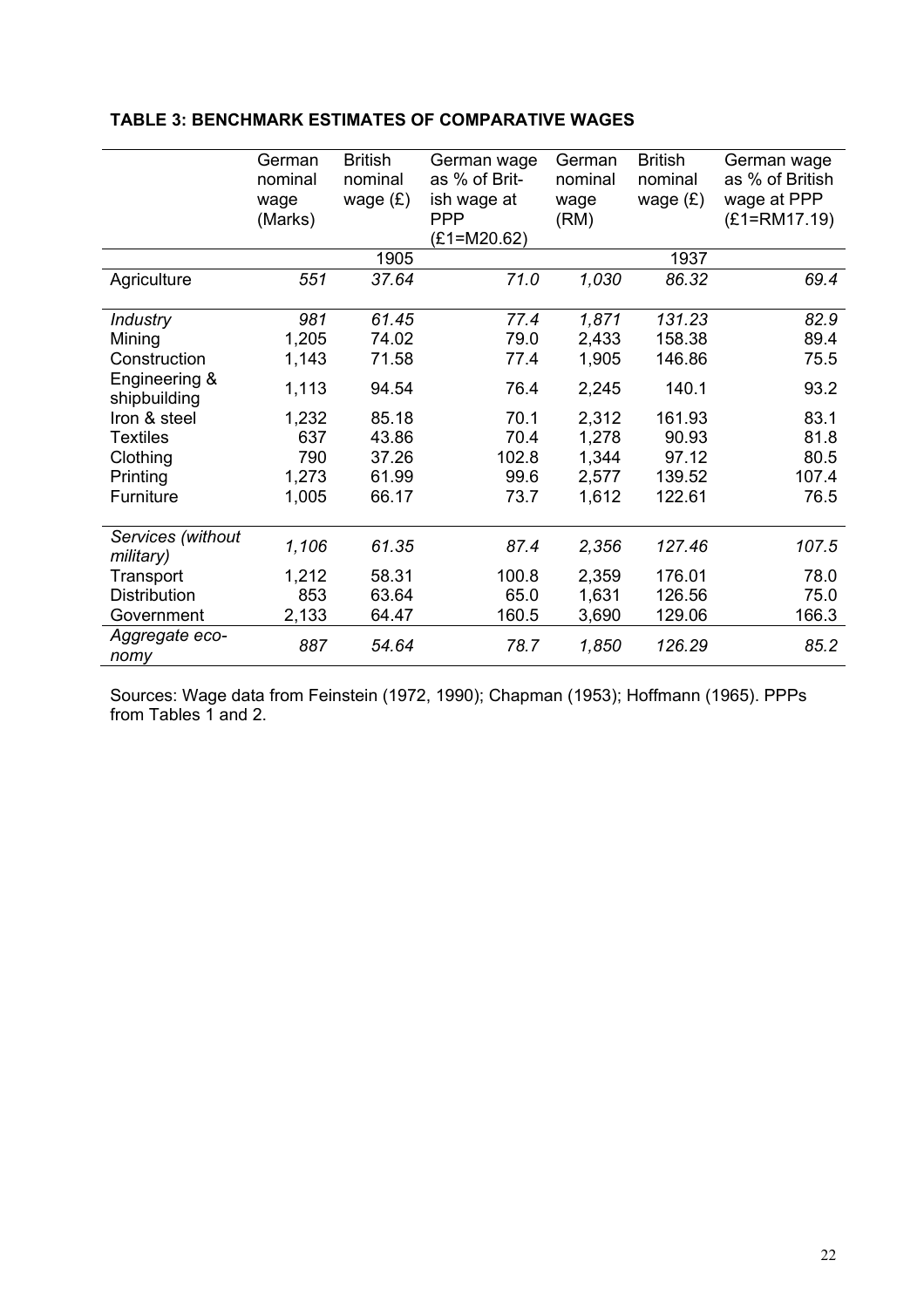#### **TABLE 4: Germany/UK comparative unit labour costs**

| м. Обшрагаато битг<br>PIVUUVLIVUI IIUYV |             |          |                 |                      |  |
|-----------------------------------------|-------------|----------|-----------------|----------------------|--|
|                                         | Agriculture | Industry | <b>Services</b> | Aggregate<br>Economy |  |
| 1881                                    | 68.5        | 74.8     | 82.4            | 71.4                 |  |
| 1891                                    | 54.7        | 65.2     | 74.0            | 61.5                 |  |
| 1901                                    | 69.4        | 69.1     | 90.2            | 77.0                 |  |
| 1911                                    | 71.5        | 95.0     | 100.1           | 89.1                 |  |
| 1925                                    | 65.3        | 72.5     | 91.3            | 72.9                 |  |
| 1929                                    | 75.7        | 82.5     | 101.6           | 84.1                 |  |
| 1935                                    | 53.3        | 70.8     | 85.9            | 67.5                 |  |
| 1937                                    | 62.0        | 83.9     | 99.9            | 79.4                 |  |

#### **A. Comparative own product real wage**

#### **B. Comparative labour productivity**

|      | Agriculture | Industry | <b>Services</b> | Aggregate |
|------|-------------|----------|-----------------|-----------|
|      |             |          |                 | Economy   |
| 1881 | 54.7        | 93.7     | 61.3            | 57.3      |
| 1891 | 53.7        | 99.3     | 64.4            | 60.5      |
| 1901 | 67.2        | 105.0    | 71.9            | 68.4      |
| 1911 | 67.3        | 127.7    | 73.4            | 75.5      |
| 1925 | 53.8        | 92.3     | 76.5            | 69.0      |
| 1929 | 56.9        | 97.1     | 82.3            | 74.1      |
| 1935 | 57.2        | 99.1     | 85.7            | 75.7      |
| 1937 | 59.0        | 96.9     | 89.4            | 79.2      |

# **C. Comparative unit labour costs**

|      | Agriculture | Industry | <b>Services</b> | Aggregate<br>Economy |
|------|-------------|----------|-----------------|----------------------|
| 1881 | 125.1       | 79.8     | 134.5           | 124.6                |
| 1891 | 101.9       | 65.7     | 114.8           | 101.7                |
| 1901 | 103.3       | 65.8     | 125.5           | 112.6                |
| 1911 | 106.3       | 74.4     | 136.4           | 118.0                |
| 1925 | 121.4       | 78.5     | 119.4           | 105.7                |
| 1929 | 133.1       | 84.9     | 123.4           | 113.5                |
| 1935 | 93.1        | 71.5     | 100.3           | 89.2                 |
| 1937 | 105.2       | 86.5     | 111.7           | 100.3                |

Sources and notes: Comparative own product real wage: see text; Comparative labour productivity from Broadberry (2006: 21); Comparative unit labour costs derived as the ratio of comparative own product real wage to comparative labour productivity.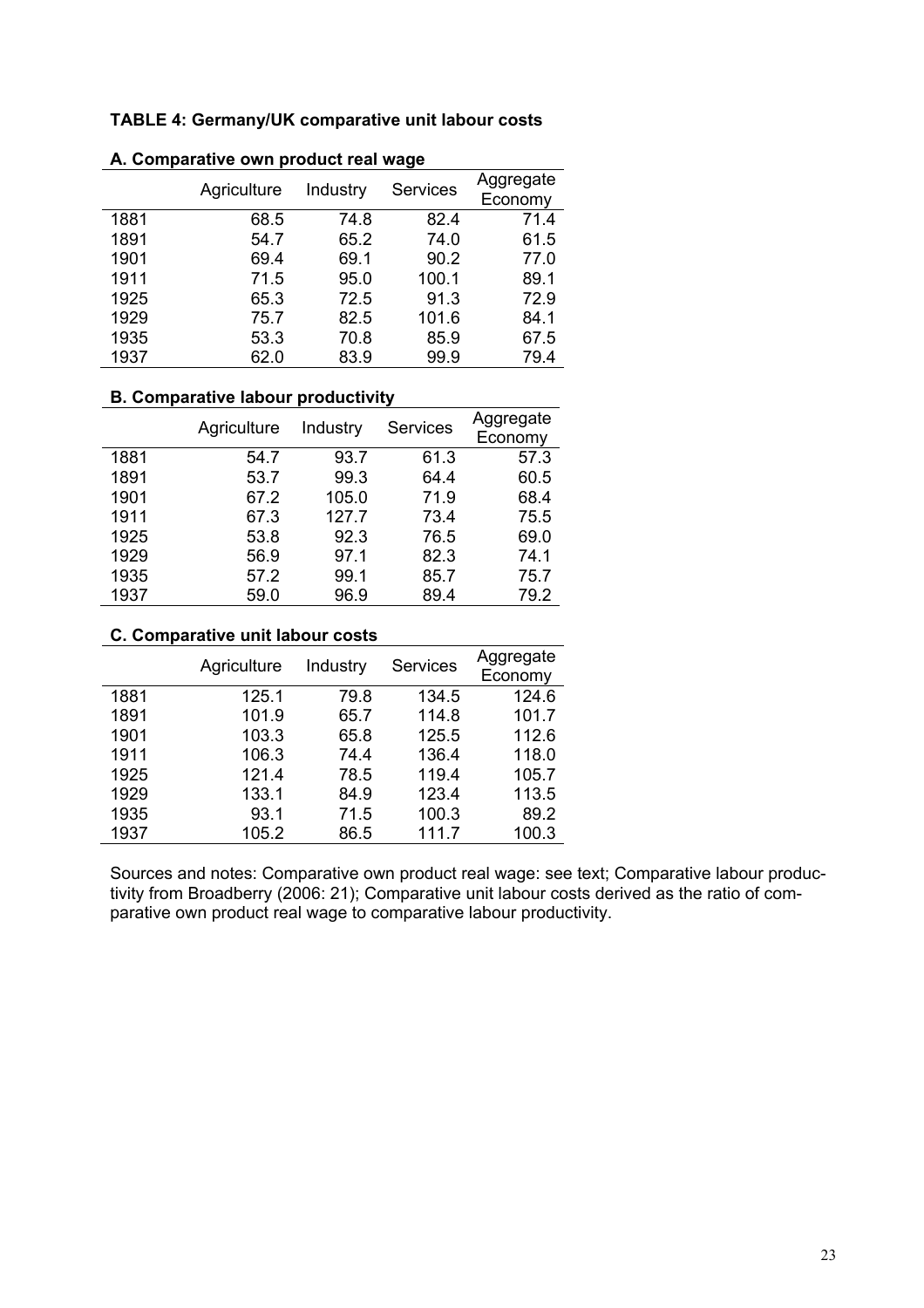|                           | German wage con-  | <b>British wage</b> | Ratio of mean    |
|---------------------------|-------------------|---------------------|------------------|
|                           | verterd at ex-    | (s./d.)             | predominant wage |
|                           | change rate       |                     | (Britain = 100)  |
|                           | (s./d.)           |                     |                  |
| <b>Building trades</b>    |                   |                     |                  |
| <b>Bricklayers</b>        | 26s. 11d. to 31s. | 37s, 6d, to 40s.    | 75               |
|                           | 3d.               | 6d.                 |                  |
| Masons                    | 26s. 11d. to 31s. | 37s. 2d. to 39s.    | 75               |
|                           | 3d.               | 4d.                 |                  |
| Carpenters                | 26s. 11d. to 31s. | 36s, 2d, to 39s.    | 77               |
|                           | 3d.               | 4d.                 |                  |
| <b>Plumbers</b>           | 24s. to 28s. 6d.  | 35s, 4d, to 39s.    | 70               |
|                           |                   | 9d.                 |                  |
| <b>Painters</b>           | 24s. to 29s. 8d   | 31s. 6d. to 37s.    | 78               |
|                           |                   | 6d.                 |                  |
| Labourers                 | 19s. 6d. to 24s.  | 23s. 6d. to 27s.    | 86               |
| <b>Engineering trades</b> |                   |                     |                  |
| <b>Fitters</b>            | 26s. to 32s.      | 32s. to 36s.        | 85               |
| <b>Turners</b>            | 27s. to 33s.      | 32s. to 36s.        | 88               |
| Smiths                    | 28s. 6d. to 33s.  | 32s. to 36s.        | 90               |
| <b>Patternmakers</b>      | 25s. 6d. to 35s.  | 34s. to 38s.        | 77               |
| Labourers                 | 18s. to 22s.      | 18s. to 22s.        | 100              |
| <b>Printing trade</b>     |                   |                     |                  |
| Compositors               | 24s. 9d. to 25s.  | 28s. to 33s.        | 83               |
|                           | 11d.              |                     |                  |
| All the above             |                   |                     | 83               |
| trades (average)          |                   |                     |                  |

### **TABLE 5: Predominant weekly money wages in British and German Industry, 1905**

Source: Board of Trade (1908b: xlix).

### **TABLE 6: Causes of primary poverty in Britain (%)**

|                      | York | York |
|----------------------|------|------|
|                      | 1899 | 1936 |
| Chief wage earner:   |      |      |
| dead or absent       | 27.5 | 9.0  |
| ill or old           | 10.0 | 23.5 |
| out of work          | 2.6  | 44.5 |
| Irregularly employed | 3.5  | 5.9  |
| In full work but:    |      |      |
| low wages            | 43.7 | 9.2  |
| more than 3 children | 12.8 | 8.0  |

Sources: Boyer (2004: 301, 304), derived from Rowntree (1902; 1941).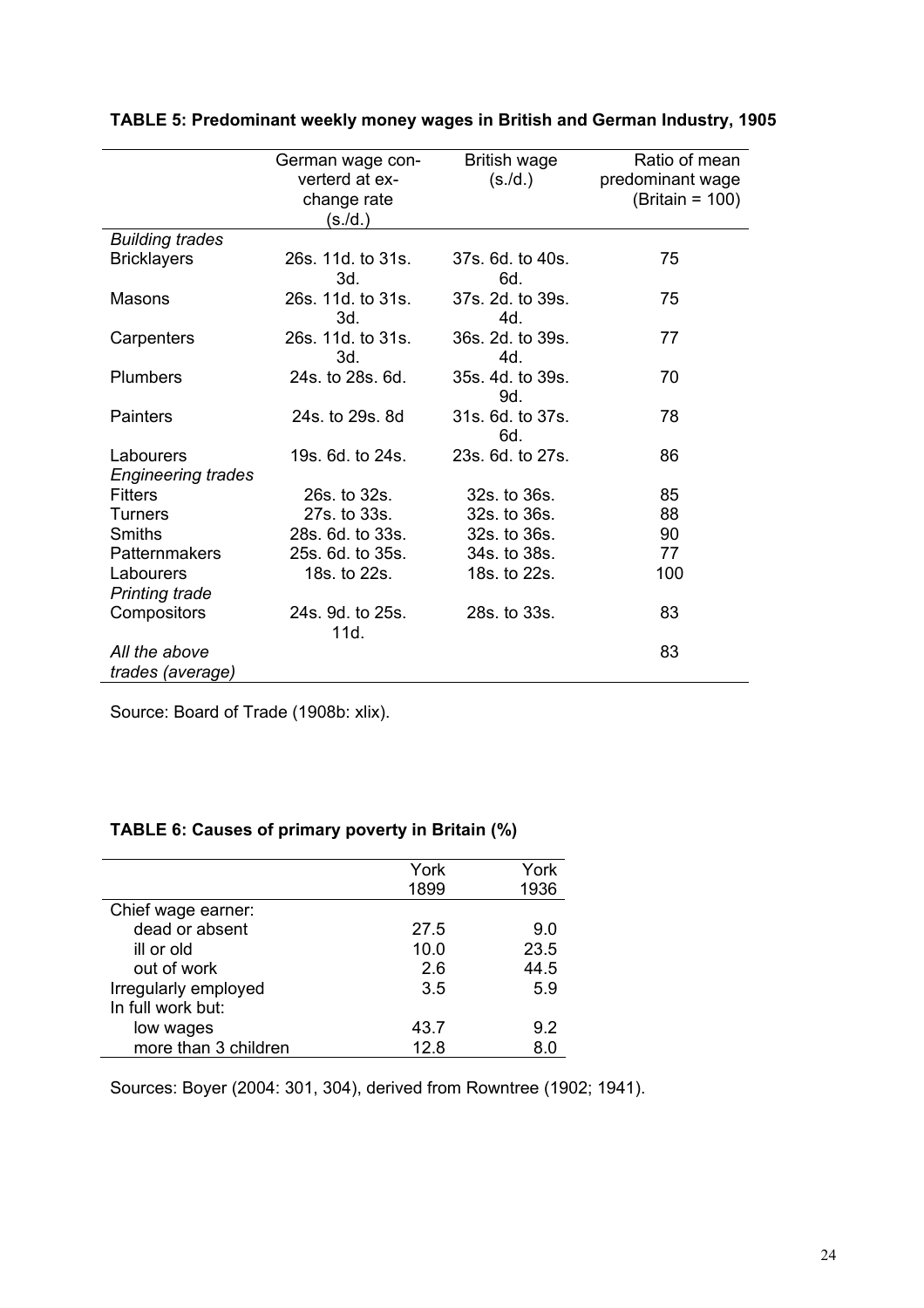# **APPENDIX: TIME SERIES OF GERMAN-BRITISH COMPARATIVE REAL WAGES, 1871-1938 (UK=100).**

| Year | Agriculture | Industry | Services | Aggregate Eco-<br>nomy |
|------|-------------|----------|----------|------------------------|
| 1871 |             |          |          | 73.4                   |
| 1872 |             |          |          | 73.6                   |
| 1873 |             |          |          | 71.2                   |
| 1874 |             |          |          | 65.9                   |
| 1875 |             |          |          | 76.8                   |
| 1876 |             |          |          | 79.1                   |
| 1877 |             |          |          | 75.4                   |
| 1878 |             |          |          | 78.0                   |
| 1879 |             |          |          | 75.3                   |
| 1880 | 73.8        | 74.9     | 88.7     | 72.8                   |
| 1881 | 72.9        | 74.8     | 86.7     | 72.9                   |
| 1882 | 73.4        | 76.1     | 89.1     | 73.9                   |
| 1883 | 74.4        | 79.1     | 92.8     | 76.2                   |
| 1884 | 69.8        | 75.5     | 87.2     | 74.7                   |
| 1885 | 65.8        | 73.4     | 83.4     | 73.9                   |
| 1886 | 66.1        | 75.0     | 82.9     | 75.5                   |
| 1887 | 64.0        | 73.0     | 80.4     | 74.9                   |
| 1888 | 64.2        | 74.6     | 81.3     | 76.3                   |
| 1889 | 61.2        | 70.8     | 78.3     | 72.7                   |
| 1890 | 62.7        | 66.7     | 82.2     | 73.5                   |
| 1891 | 61.2        | 66.8     | 81.1     | 72.1                   |
| 1892 | 62.5        | 67.4     | 83.0     | 73.1                   |
| 1893 | 63.0        | 67.6     | 83.5     | 74.9                   |
| 1894 | 61.7        | 64.3     | 79.9     | 73.4                   |
| 1895 | 61.1        | 62.8     | 78.5     | 73.4                   |
| 1896 | 61.4        | 63.5     | 79.3     | 74.2                   |
| 1897 | 63.4        | 65.5     | 81.0     | 74.8                   |
| 1898 | 66.5        | 68.1     | 83.2     | 75.9                   |
| 1899 | 67.4        | 68.9     | 85.9     | 77.6                   |
| 1900 | 70.6        | 72.7     | 87.7     | 77.1                   |

# **TABLE A-1: Germany/UK comparative real wages, 1871-1938**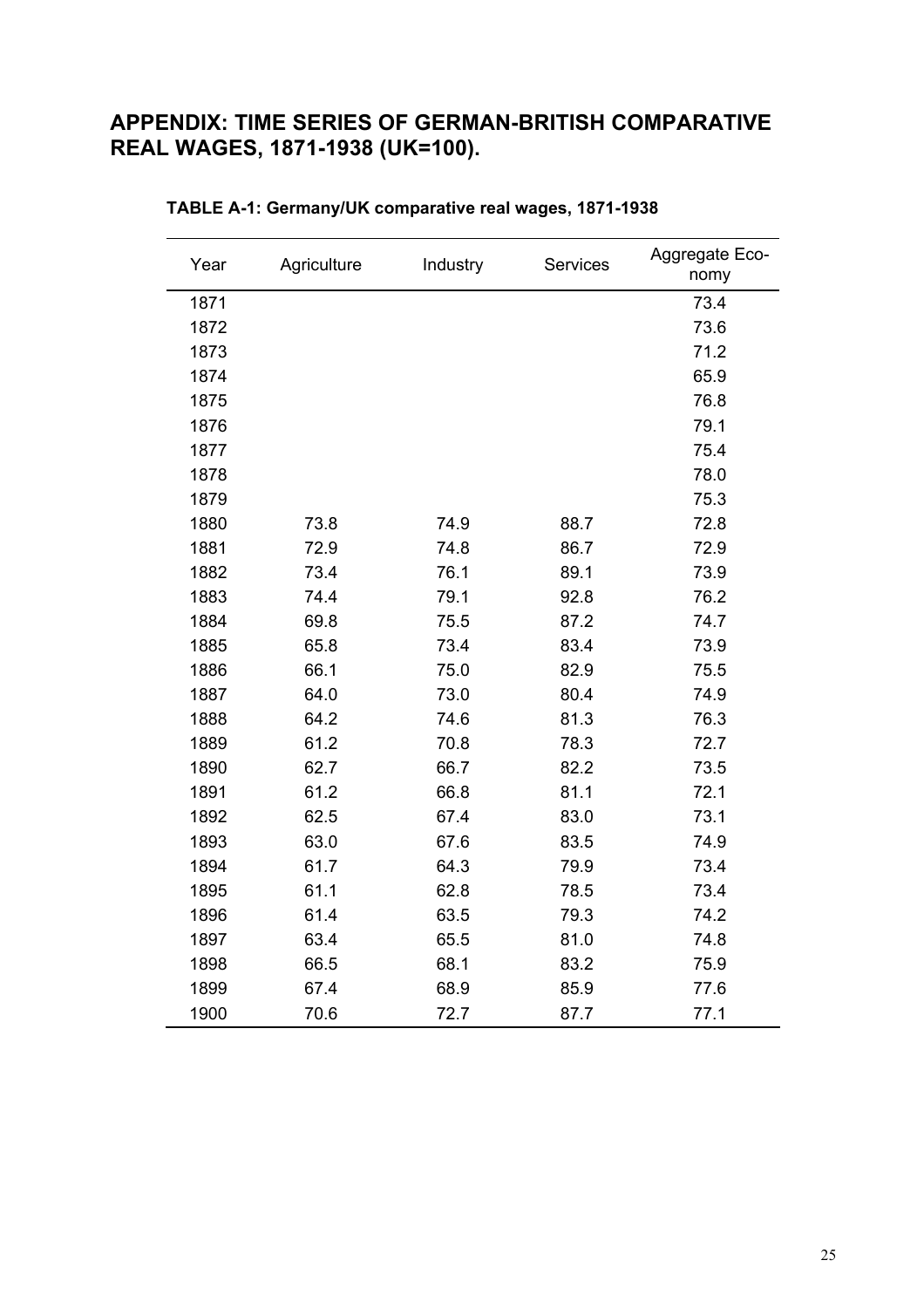| Year | Agriculture | Industry | <b>Services</b> | Aggregate Eco-<br>nomy |
|------|-------------|----------|-----------------|------------------------|
| 1901 | 69.5        | 71.3     | 87.6            | 76.1                   |
| 1902 | 69.4        | 72.3     | 86.0            | 75.7                   |
| 1903 | 71.5        | 76.1     | 88.7            | 78.1                   |
| 1904 | 71.7        | 77.6     | 89.2            | 79.5                   |
| 1905 | 71.0        | 77.4     | 87.4            | 78.7                   |
| 1906 | 71.2        | 78.3     | 86.9            | 79.2                   |
| 1907 | 72.7        | 79.7     | 89.6            | 79.7                   |
| 1908 | 73.8        | 80.1     | 90.6            | 79.0                   |
| 1909 | 74.5        | 79.8     | 90.3            | 78.5                   |
| 1910 | 77.6        | 84.7     | 95.8            | 81.2                   |
| 1911 | 78.9        | 85.9     | 98.3            | 82.5                   |
| 1912 | 80.6        | 88.0     | 99.9            | 82.0                   |
| 1913 | 82.8        | 89.6     | 102.3           | 83.3                   |
|      |             |          |                 |                        |
| 1925 | 67.3        | 80.6     | 98.5            | 76.0                   |
| 1926 | 70.8        | 82.2     | 100.8           | 79.4                   |
| 1927 | 70.2        | 81.9     | 100.8           | 79.1                   |
| 1928 | 72.9        | 86.1     | 107.2           | 84.3                   |
| 1929 | 76.8        | 89.1     | 108.2           | 87.1                   |
| 1930 | 80.1        | 88.6     | 110.0           | 88.3                   |
| 1931 | 77.4        | 82.5     | 104.5           | 83.5                   |
| 1932 | 71.2        | 77.5     | 105.8           | 80.8                   |
| 1933 | 67.7        | 74.2     | 105.0           | 78.8                   |
| 1934 | 67.2        | 75.0     | 101.9           | 77.8                   |
| 1935 | 67.3        | 77.0     | 102.0           | 78.7                   |
| 1936 | 66.8        | 78.4     | 102.2           | 79.1                   |
| 1937 | 69.4        | 82.9     | 107.5           | 83.1                   |
| 1938 | 66.5        | 83.6     | 107.8           | 83.2                   |

**TABLE A-1: Germany/UK comparative real wages, 1871-1938 (continued)** 

Sources: See text.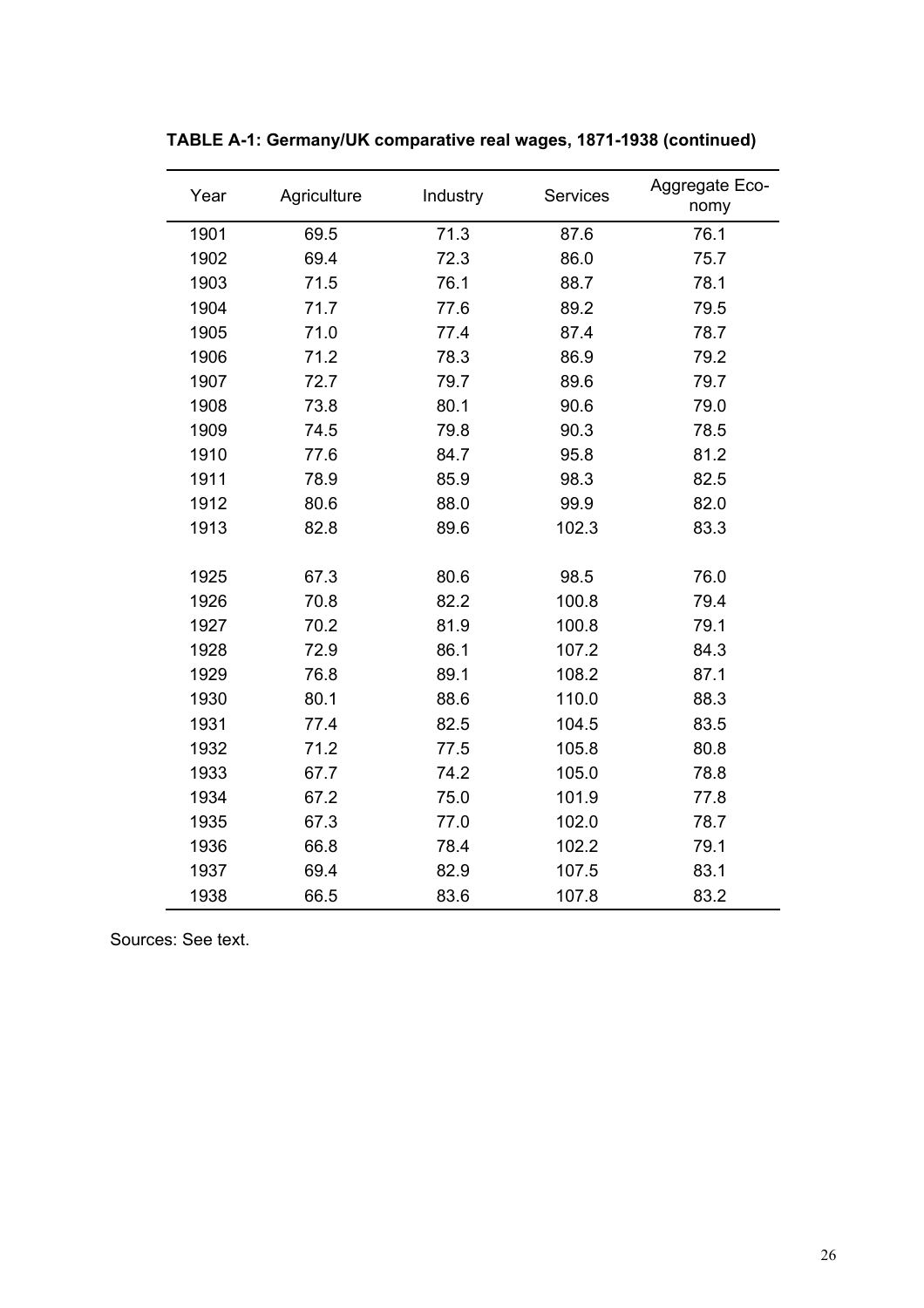### **References**

- Abelshauser, W. (1982), "Lebensstandard im Industrialisierungsprozeß: Britische Debatte und deutsche Verhältnisse", *Scripta Mercaturae,* 16, 71-92.
- Allen, R.C. (1979), "International Competition in Iron and Steel, 1850-1913", *Journal of Economic History*, 39, 911-937.
- Allen, R.C. (2007), "Pessimism Preserved: Real Wages in the British Industrial Revolution", Oxford University Department of Economics Working Paper 314.
- Arbeitswissenschaftliches Institut der Deutschen Arbeitsfront (1940), *Beiträge zur Statistik der Lebenshaltung des deutschen Arbeiters. Vorläufige Teilergebnisse einer Erhebung von Wirtschaftsrechnungen in Arbeiterhaushalten*, Berlin: Verlag der Deutschen Arbeitsfront.
- Balassa, B. (1964), "The Purchasing-Power Parity Doctrine: A Reappraisal", *Journal of Political Economy,* 76, 584-96.
- Balderston, T. (1982) "The Origins of Economic Instability in Germany 1924-1930: Market Forces versus Economic Policy", *Vierteljahrschrift für Sozial- und Wirtschaftsgeschichte,*  69, 488-514.
- Barna, T. (1945), *Redistribution of Incomes through Public Finance in 1937*, Oxford: Clarendon Press.
- Bean, J.S. and Boyer, G. (2008), "The Trade Boards Act of 1909 and the Alleviation of Household Poverty", Sixth World Congress of Cliometrics, Edinburgh.
- Bentolila, S. and Saint-Paul, G. (2003), "Explaining Movements in the Labor Share", *Contributions to Macroeconomics*, 3 (1), Article 9.
- Blanchard, O. and Fischer, S. (1989), *Lectures on Macroeconomics*, Cambridge, Mass.: MIT Press.
- Board of Trade (1908a), *Report of an Enquiry by the Board of Trade into Working Class Rents, Housing and Retail Prices together with the Standard Rates of Wages Prevailing in Certain Occupations in the Principal Industrial Towns of the United Kingdom*, (Cd 3864), London: HMSO.
- Board of Trade (1908b), *Report of an Enquiry by the Board of Trade into Working Class Rents, Housing and Retail Prices together with the Standard Rates of Wages Prevailing in Certain Occupations in the Principal Industrial Towns of the German Empire*, (Cd. 4032), London: HMSO.
- Booth, C. (1903), *Life and Labour of the People in London*, London: Macmillan.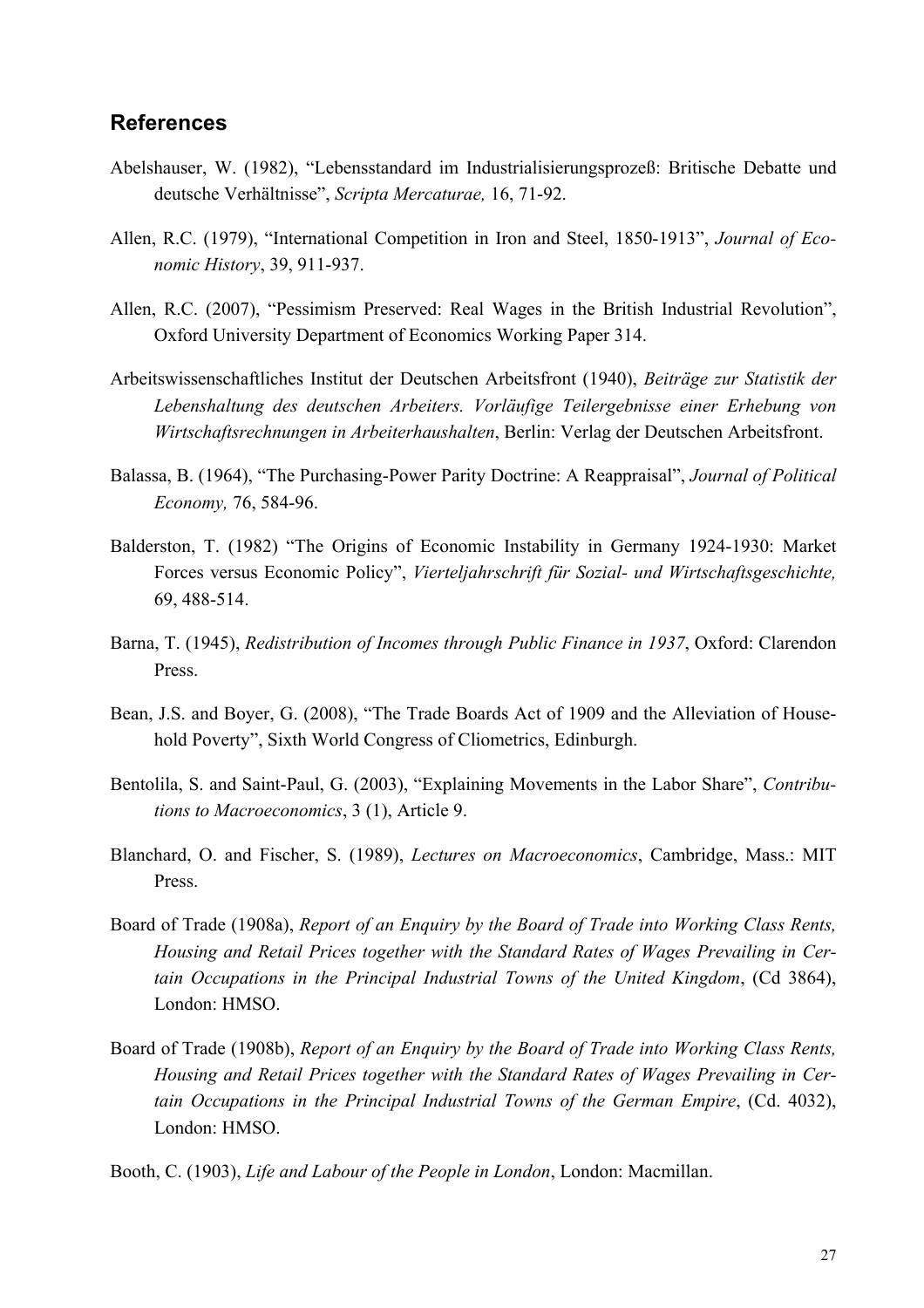- Borchardt, K. (1979), "Zwangslagen und Handlungspielräume in der große Wirtschaftskrise der frühen dreißiger Jahre", *Jahrbuch der Bayerischen Akademie der Wissenschaften*, 85-132.
- Bowley, A.L. (1930), *Some Economic Consequences of the Great War*, London: Thornton Butterworth.
- Bowley, A.L. and Burnett-Hurst, A.R. (1915), *Livelihood and Poverty: A Study in the Economic Conditions of Working-class Households in Northamption, Warrington, Stanley and Reading*, London: Bell.
- Bowley, A.L. and Burnett-Hurst, A.R. (1920), *Economic Conditions of Working-class Households in Bolton, 1914: Supplementary Chapter to 'Livelihood and Poverty'*, London: Bell.
- Bowley, A.L. and Hogg, M.H. (1925), *Has Poverty Diminished? A Sequel to Livelihood and Poverty*, London: King.
- Boyer, G.R. (2004), "Living Standards, 1860-1939", in Floud, R. and Johnson, P. (eds.), *The Cambridge Economic History of Modern Britain, Volume II: Economic Maturity, 1860- 1939*, Cambridge: Cambridge University Press, 280-313.
- Boyer, G.R. and Hatton, T.J. (2002), "New Estimates of British Unemployment, 1870-1913", *Journal of Economic History*, 62, 643-675.
- Broadberry, S.N. (1986), *The British Economy Between the Wars: A Macroeconomic Survey*, Oxford: Blackwell.
- Broadberry, S.N. (1990), "The Emergence of Mass Unemployment: Explaining Macroeconomic Trends in Britain during the Trans-World War I Period", *Economic History Review*, 43, 271-282.
- Broadberry, S.N. (1997), *The Productivity Race: British Manufacturing in International Perspective, 1850-1990*, Cambridge: Cambridge University Press.
- Broadberry, S.N. (1998), "How did the United States and Germany Overtake Britain? A Sectoral Analysis of Comparative Productivity Levels, 1870-1990", *Journal of Economic History*, 58, 375-407.
- Broadberry, S.N. (2003), "Relative per capita Income Levels in the United Kingdom and the United States since 1870: Reconciling Time-Series Projections and Direct Benchmark Estimates", *Journal of Economic History,* 63, 852-863.
- Broadberry, S.N. (2004), "Explaining Anglo-German Productivity Differences in Services Since 1870", *European Review of Economic History*, 8, 229-262.
- Broadberry, S.N. (2006), *Market Services and the Productivity Race, 1850-2000: British Performance in International Perspective*, Cambridge: Cambridge University Press.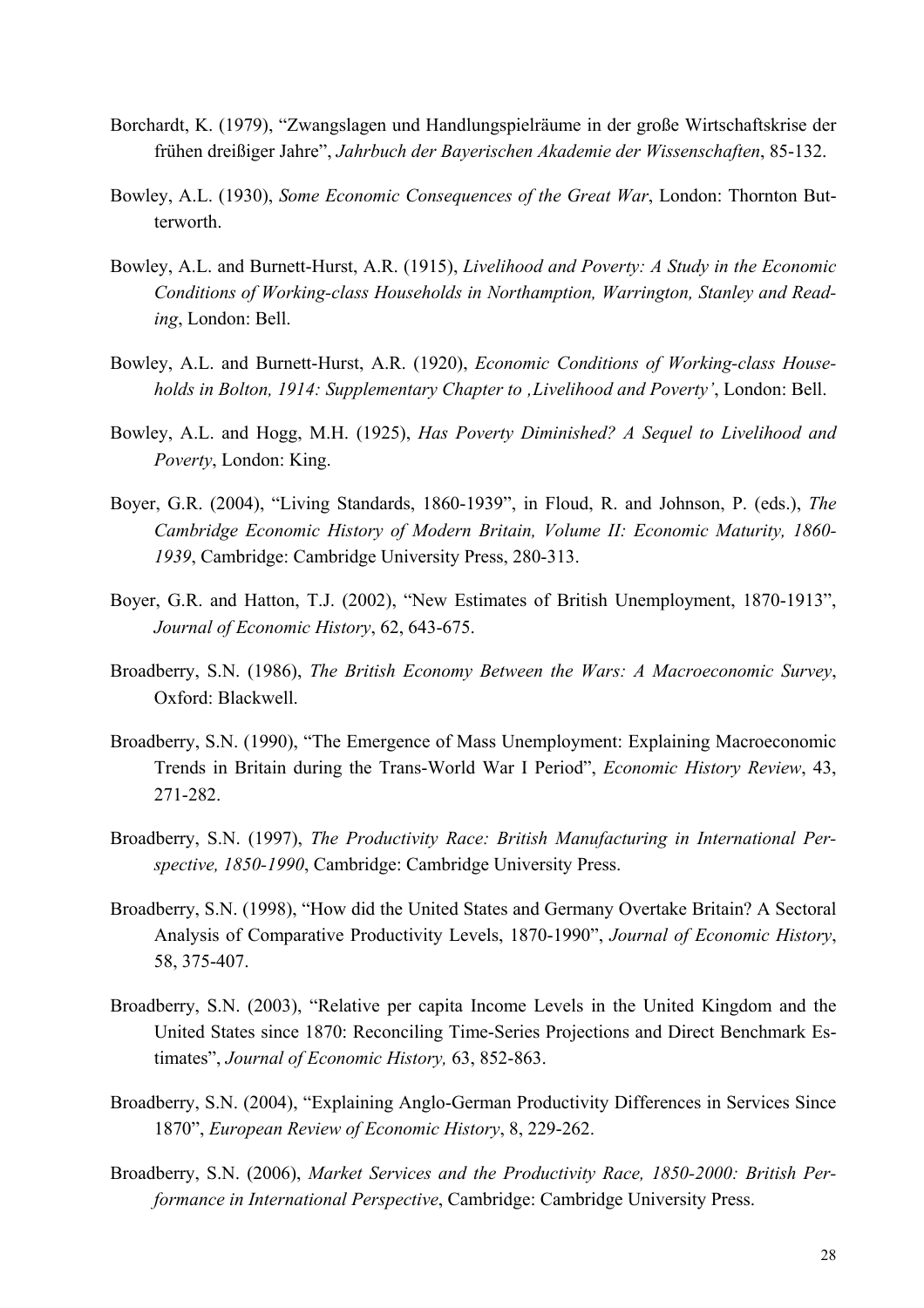- Broadberry, S.N. and Burhop, C. (2007), "Comparative Productivity in British and German Manufacturing before World War II: Reconciling Direct Benchmark Estimates and Time Series Projections", *Journal of Economic History*, 67, 315-349.
- Broadberry, S.N. and Burhop, C. (2008), "Resolving the Anglo-German Industrial Productivity Puzzle: A Reply to Professor Ritschl", *Journal of Economic History*, 68, 930-934.
- Broadberry, S.N. and Ritschl, A. (1995), "Real Wages, Productivity, and Unemployment in Britain and Germany during the 1920s", *Explorations in Economic History*, 32, 327-349.
- Bry, G. (1960), *Wages in Germany 1871-1945*, Princeton: Princeton University Press.
- Buchheim, C. (1983), *Deutsche Gewerbeexporte nach England in der zweiten Hälfte des 19. Jahrhunderts,* Ostfildern: Scripta Mercaturae Verlag
- Burhop, C. and Wolff, G.B. (2005), "A Compromise Estimate of German Net National Product, 1851-1913, and its Implications for Growth and the Business Cycle", *Journal of Economic History,* 65, 613-657.
- Chapman, A.L. (1953), *Wages and Salaries in the United Kingdom, 1920-1938*, Cambridge: Cambridge University Press.
- Clark, G. (2005), "The Condition of the Working Class in England, 1209-2004", *Journal of Political Economy*, 113, 1307-1340.
- Cole, G.D.H. and Postgate, R. (1987), *The Common People, 1746-1946*, (fourth edition), London: Methuen.
- Davies, M.F. (1909), *Life in an English Village: An Economic and Historical Survey of the Parish of Corsley in Wiltshire*, London: Unwin.
- Desai, A. V. (1968), *Real Wages in Germany 1871-1913*, Oxford: Clarendon Press.
- Feinstein, C.H. (1972), *National Income, Expenditure and Output of the United Kingdom, 1855- 1965*, Cambridge: Cambridge University Press.
- Feinstein, C.H. (1990), "New Estimates of Average Earnings in the United Kingdom, 1880- 1913", *Economic History Review*, 43, 595-632.
- Feinstein, C.H. (1995), "Changes in Nominal Wages, the Cost of Living and Real Wages in the United Kingdom Over Two Centuries, 1780-1990", in Scholliers, P. and Zamagni, V. (eds.), *Labour's Reward. Real Wages and Economic Change in 19<sup>th</sup>- and 20<sup>th</sup>-Century Europe*, Aldershot: Edward Elgar, 3-36 and 258-266.
- Feinstein, C.H. (1998), "Pessimism Perpetuated: Real Wages and the Standard of Living in Britain during and after the Industrial Revolution", *Journal of Economic History*, 58, 625-658.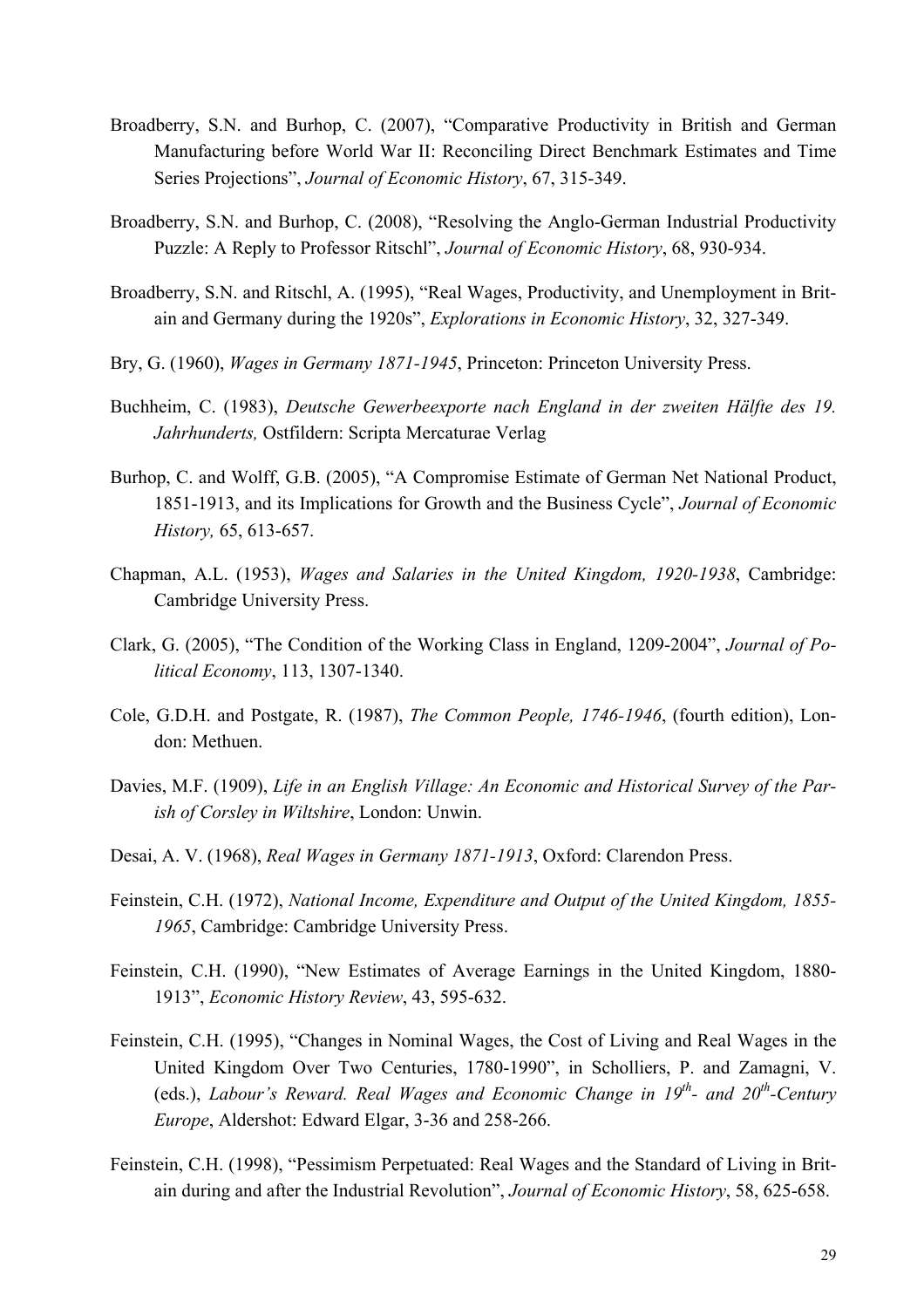- Ford, P. (1934), *Work and Wealth in a Modern Port: An Economic Survey of Southampton*, London: Allen & Unwin.
- Fremdling,R., de Jong, H. and Timmer, M. (2007), "Censuses Compared: A New Benchmark for British and German Manufacturing 1935/36", *Journal of Economic History*, 67, 350-378.
- Frohmann, L. (2008), *Poor Relief and Welfare in Germany from the Reformation to World War I,* Cambridge: Cambridge University Press.
- Gazeley, I. and Newell, A. (2007), "Poverty in Britain in 1904: An Early Social Survey Rediscovered", IZA Discussion Paper No. 3046.
- Hachtmann, R. (1988), "Lebenshaltungskosten und Reallöhne während des 'Dritten Reiches'", *Vierteljahrschrift für Sozial- und Wirtschaftsgeschichte,* 75, 32-73.
- Harris, J. (1972), *Unemployment and Politics: A Study in English Social Policy, 1886-1914*, Oxford: Clarendon.
- Hennock, E.P. (2007), *The Origin of the Welfare State in England and Germany, 1850-1914: Social Policies Compared,* Cambridge: Cambridge University Press.
- Hoffmann, W.G. (1965), *Das Wachstum der deutschen Wirtschaft seit der Mitte des 19. Jahrhunderts*, Berlin: Springer Verlag.
- Hohls, R. (1995), "The Sectoral Structure of Earnings in Germany, 1885-1985", in Scholliers, P. and Zamagni, V. (eds.), *Labour's Reward. Real Wages and Economic Change in 19th- and 20th-Century Europe*, Aldershot: Edward Elgar, 37-60 and 210-230.
- Holtfrerich, C.-L. (1984), "Zu höhe Löhne in der Weomarer Republik? Bemerkungen zur Borchardt-These", *Geschichte und Gesellschaft*, 10, 122-141.
- Holtfrerich, C.-L. and Forstmann, W. (1983), "Zur Entwicklung der Einkommensdifferenzen in den ersten Jahrzehnten der deutschen Industrialisierung: Eine Auswertung der Eisenbahnstatistik", *Historical Social Research,* 8, 38-62.
- Huberman, M. (2004), "Working Hours of the World Unite? New International Evidence of Worktime, 1870-1913", *Journal of Economic History*, 64, 964-1001.
- Huberman, M. and Minns, C. (2007), "The Times They are Not 'Changin': Days and Hours of Work in Old and New Worlds, 1870-2000", *Explorations in Economic History*, 44, 538- 567.
- Jacobs, A. and Richter, H. (1935), *Die Grosshandelspreise in Deutschland von 1792 bis 1934,* Berlin: Hanseatische Verlagsanstalt.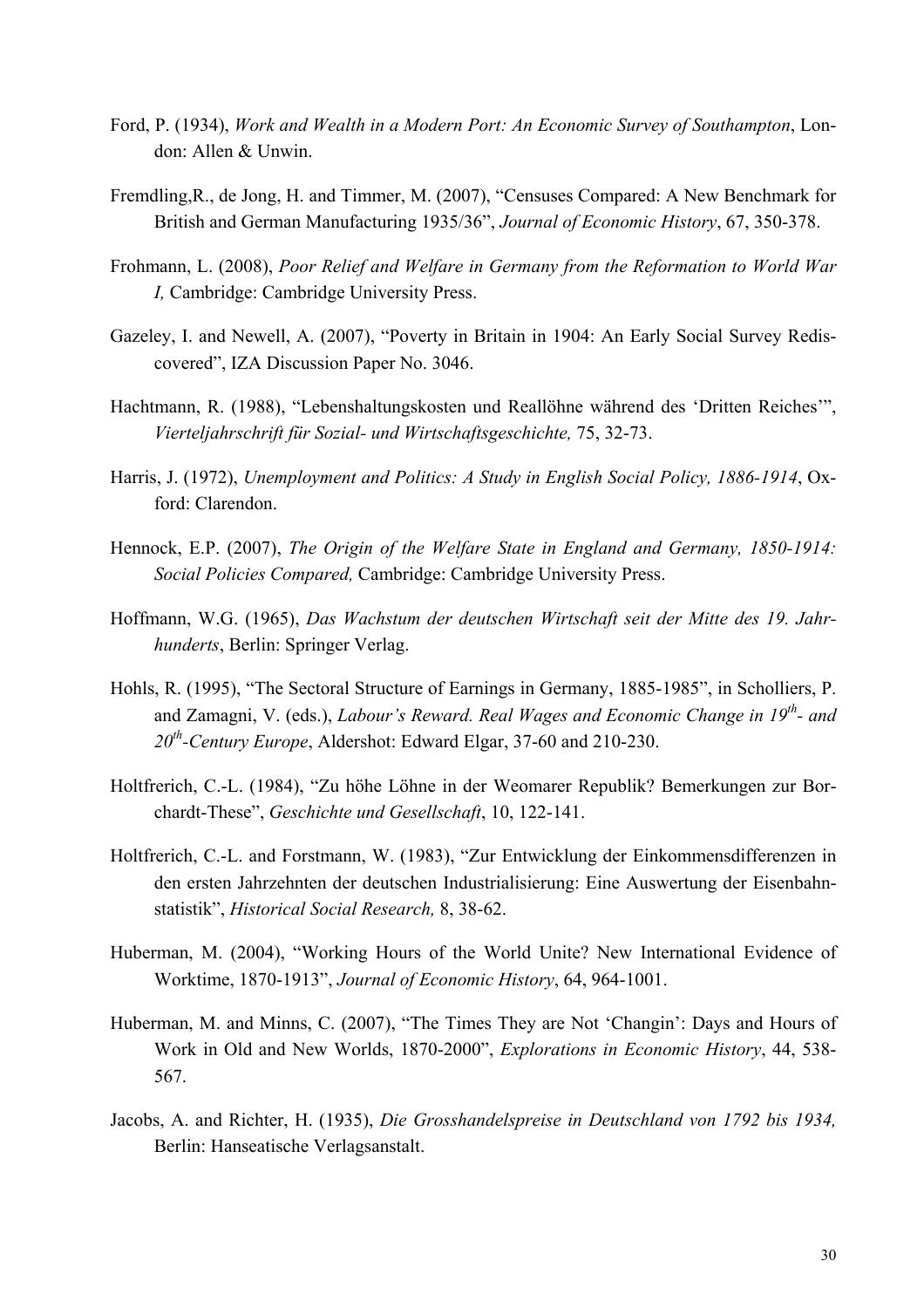- Jones, D. Caradog (1934), *The Social Survey of Merseyside*, Liverpool: Liverpool University Press.
- Kaiserliches Statistisches Amt (1909), *Erhebung von Wirtschaftsrechnungen minderbemittelter Familien im Deutschen Reich*, Berlin: Carl Heymann.
- Khoudour-Castéras, D. (2008), "Welfare State and Labor Mobility: The Impact of Bismarck's Social Legislationon German Emigration before World War I", *Journal of Economic History*, 68, 211-243.
- Kuczynski, J. (1937), *Löhne und Ernährungskosten in Deutschland 1820 bis 1937*, Libau.
- Kuczynski, J. (1945), *A Short History of Labour Conditions under Industrial Capitalism, Vol.3, Part 1, Germany, 1800 to the Present*, London: Muller.
- Kuczynski, J. (1947), *Die Geschichte der Lage der Arbeiter in Deutschland von 1800 bis in die Gegenwart, Vol. I, 1880-1932*, (3rd edition), Berlin.
- Labuske, K. and Streb, J. (2008), "Technological Creativity and Cheap Labour? Explaining the Growing International Competitiveness of German Mechanical Engineering Before World War I", *German Economic Review,* 9: 65-86.
- Linsley, C.A. and Linsley, C.L. (1993), "Booth, Rowntree and Llewellyn Smith: A Reassessment of Interwar Poverty", *Economic History Review*, 46: 88-104.
- Lovell, J. (1977), *British Trade Unions, 1875-1933*, London: Macmillan.
- Maddison, A. (2003), *The World Economy: Historical Statistics*, Paris: Organisation for Economic Co-operation and Development.
- Mallet, B. (1913), *British Budgets, 1887-88 to 1912-13*, London: Macmillan.
- Mitchell, B.R. (1988), *British Historical Statistics*, Cambridge: Cambridge University Press.
- Müller, J.H. (1954), *Nivellierung und Differenzierung der Arbeitseinkommen in Deutschland seit 1925,* Berlin: Duncker & Humblot.
- O'Brien, P.K. and Prados de la Escosura, L. (1992), "Agricultural Productivity and European Industrialization, 1890-1980", *Economic History Review*, 45, 514-536.
- O'Rourke, K. (1997), "The European Grain Invasion, 1870-1913", *Journal of Economic History*, 57, 775-801.
- Owen, A.D.K. (1933), *A Survey of the Standard of Living in Sheffield*, Sheffield: Sheffield Social Survey Committee.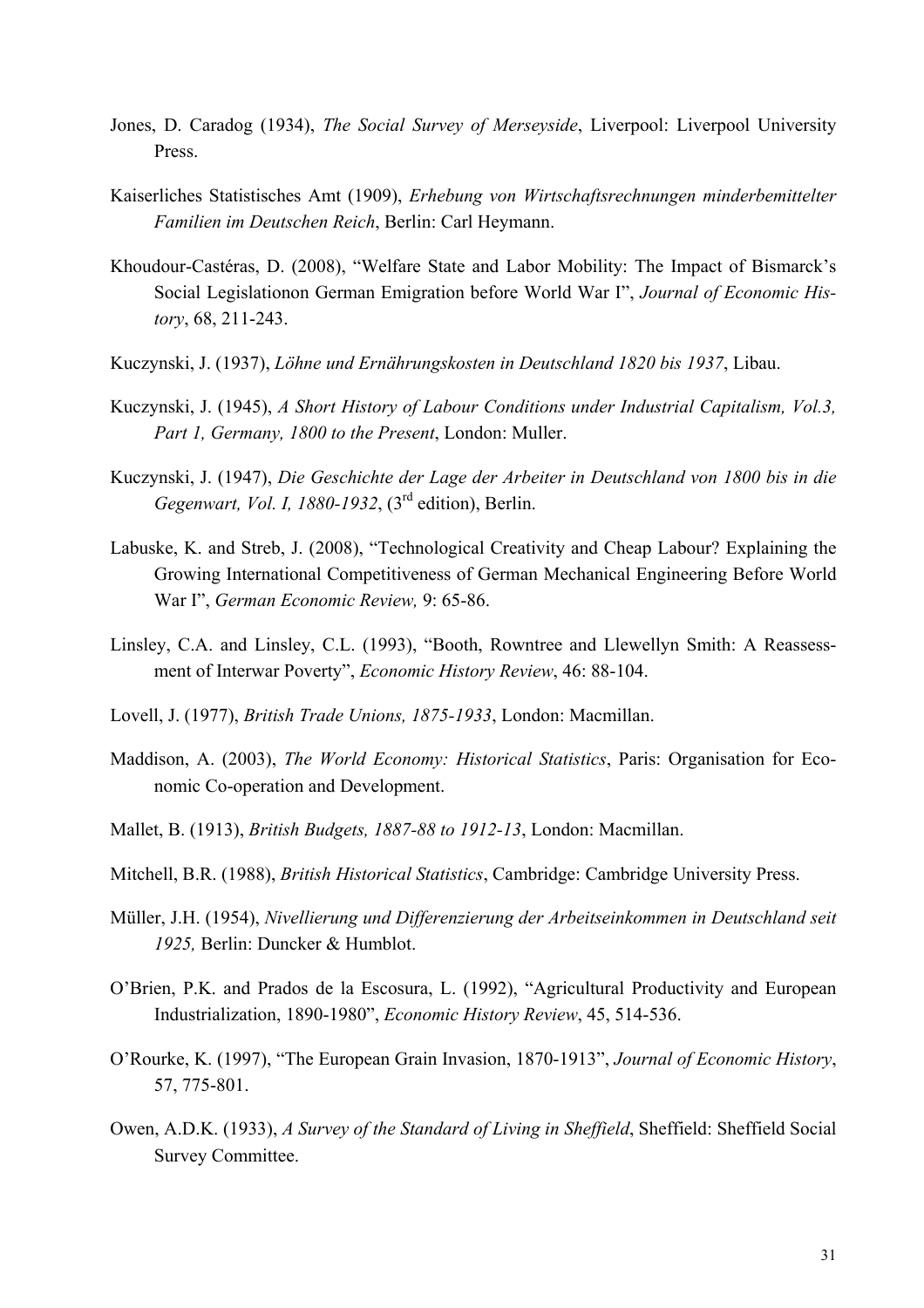- Peters, L.L. (1989), "Managing Competition in German Coal, 1893-1913", *Journal of Economic History,* 49, 419-433.
- Petzina, D. (1987), "Arbeitslosigkeit und Sozialstaat", in: Abelshauser, W. (ed.), *Die Weimarer Republik als Wohlfahrtsstaat,* Stuttgart: Steiner, 239-259.
- Phelps Brown, E.H. and M.H. Browne (1968), *A Century of Pay: The Course of Pay and Production in France, Germany, Sweden, the United Kingdom and the United States of America, 1860-1960*, London: Macmillan.
- Pierenkemper, T. (1983), "Die Einkommensentwicklung der Angestellten in Deutschland", *Historical Social Research,* 8, 69-92.
- Pierenkemper, T. (1987), "The Standard of Living and Employment in Germany, 1850-1980: An Overview", *Journal of European Economic History,* 16, 51-73.
- Prest, A.R. (1954), *Consumers' Expenditure in the United Kingdom, 1900-1919*, Cambridge: Cambridge University Press.
- Reuter, H.G. (1980), "Verteilungs- und Umverteilungseffekte der Sozialversicherung im Kaiserreich", in: Blaich, F. (ed.), *Staatliche Umverteilung in historischer Perspektive,* Berlin: Duncker & Humblot, 107-163
- Ritschl, A. (1990), "Zu hohe Löhne in der Weimarer Republik? Eine Auseinandersetzung mit Holtfrerichs Berechnungen zur Lohnposition der Arbeiterschaft 1925-1932", *Geschichte und Gesellschaft,* 16, 375-402.
- Ritschl, A. (2008), "The Anglo-German Industrial Productivity Paradox, 1895-1938: A Restatement and a Possible Resolution", *Journal of Economic History*, 68, 535-565.
- Ritschl, A. and M. Spoerer (1995), "Das Bruttosozialprodukt in Deutschland nach den amtlichen Volkseinkommens- und Sozialproduktsstatistiken, 1901-1995", *Jahrbuch für Wirtschaftsgeschichte,* 1997 / 2, 27-54.
- Routh, G. (1960), *Occupation And Pay in Great Britain, 1906-60*, London: Macmillan.
- Rowntree, B.S. (1902), *Poverty: A Study of Town Life*, London: Macmillan.
- Rowntree, B.S. (1941), *Poverty and Progress: A Second Social Survey of York*, London: Longmans.
- Samuelson, P.A. (1964), "Theoretical Notes on Trade Problems", *Review of Economics and Statistics,* 46, 145-54.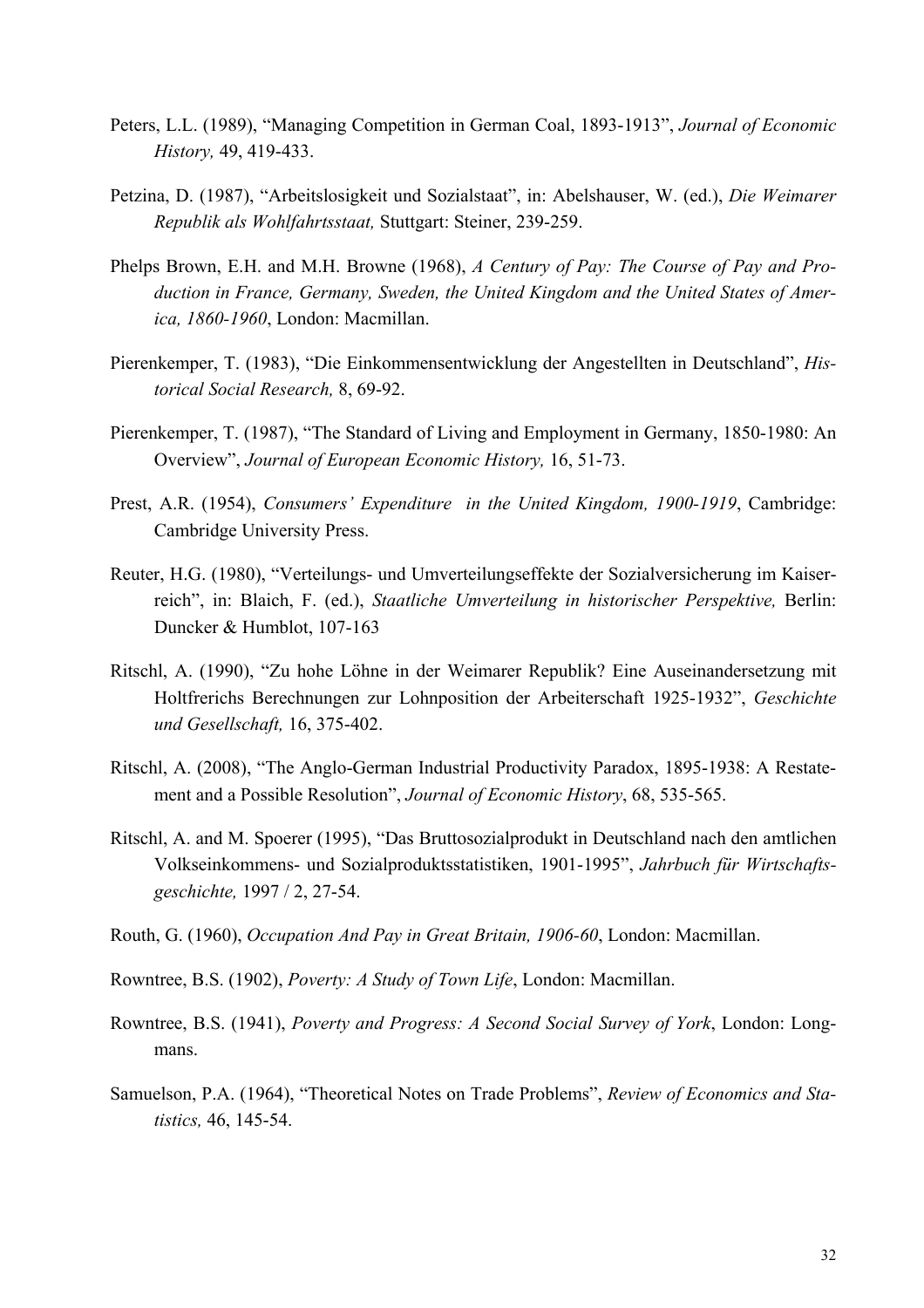- Scholz, R. (1986), "Lohn und Beschäftigung als Indikatoren für die soziale Lage der Arbeiterschaft in der Inflation", in Feldman, G.D. and Ambrosius, G. (eds.), *Die Anpassung an die Inflation,* Berlin: de Gruyter.
- Smith, H. Llewellyn (1931-1935), *The New Survey of London Life and Labour*, 9 volumes, London: King.
- Statistisches Reichsamt (various years), *Statistisches Jahrbuch für das Deutsche Reich*, Berlin: Statistisches Reichsamt.
- Steiner, A. (2007), "Zur Neuschätzung des Lebenshaltungskostenindex für die Vorkriegszeit des Nationalsozialismus", *Jahrbuch für Wirtschaftsgeschichte*, 2007/2, 129-152.
- Stone, R. and Rowe, D.A. (1954), *The Measurement of Consumers' Expenditure in the United Kingdom, 1920-1938, Volume I*, Cambridge: Cambridge University Press.
- Thane, P. (1996), *Foundations of the Welfare State*, (second edition), London: Longman.
- Tout, H. (1938), *The Standard of Living in Bristol,* Bristol: Arrowsmith.
- Webb, S.B. (1980), "Tariffs, Cartels, Technology, and Growth in the German Steel Industry, 1879 to 1914", *Journal of Economic History*, 40, 309-329
- Webb, S.B. (1982), "Agricultural Protection in Wilhelmian Germany: Forging an Empire with Pork and Rye", *Journal of Economic History,* 42, 309-326.
- Wiegand, E. (1982), "Zur historischen Entwicklung der Löhne und Lebenshaltungskosten in Deutschland", in Wiegand, E. and Zapf, W. (eds.), *Wandel der Lebensbedingungen in Deutschland. Wohlfahrtsentwicklung seit der Industrialisierung*, Frankfurt/Main: Campus, 69-153.
- Williams, E. (1896), *Made in Germany*, London: Heinemann.
- Williamson, J.G. (1995), "The Evolution of Global Labor Markets Since 1830: Background Evidence and Hypotheses", *Explorations in Economic History*, 32, 141-196.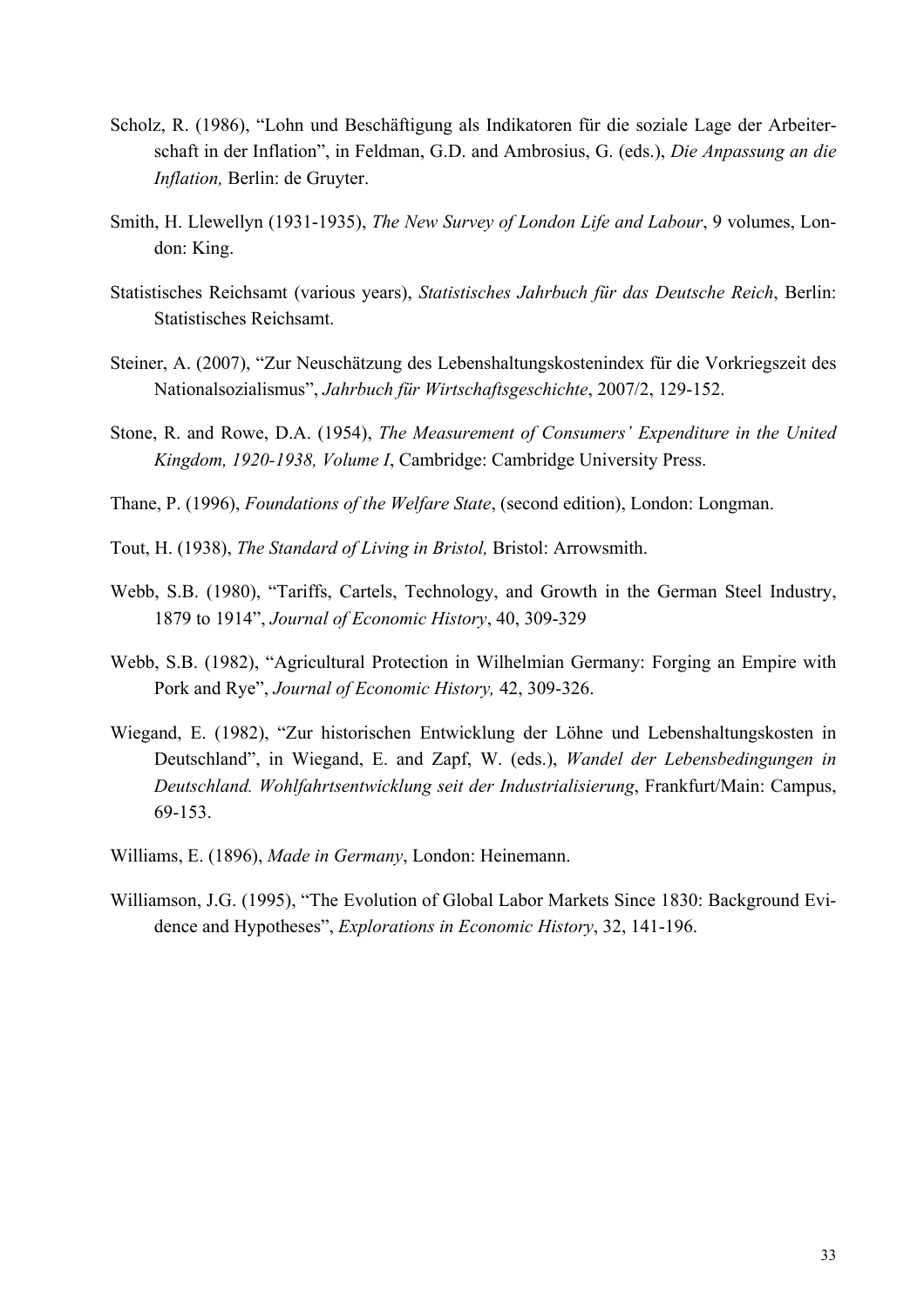#### **Preprints 2009**

Andreas Glöckner / Sara D. Hodges: Parallel Constraint Satisfaction in Memory-Based Decisions. 2009/17.

Niels Petersen: Review Essay – How Rational is International Law? 2009/16.

Felix Bierbrauer: On the legitimacy of coercion for the financing of public goods. 2009/15.

Feri / Irlenbusch / Sutter: Efficiency Gains from Team-Based Coordination – Large-Scale Experimental Evidence.2009/14.

Jos Jansen: On Competition and the Strategic Management of Intellectual Property in Oligopoly. 2009/13.

Martin Hellwig: Utilitarian Mechanism Design for an Excludable Public Good. 2009/12.

Philipp Weinschenk: Persistence of Monopoly and Research Specialization. 2009/11.

Nina Horstmann/Andrea Ahlgrimm/Andreas Glöckner: How Distinct are Intuition and Deliberation? An Eye-Tracking Analysis of Instruction-induced Decision Modes. 2009/10.

Thorsten Lübbers: Is Cartelisation Profitable? A Case Study of the Rhenish Westphalian Coal Syndicate, 1893-1913. 2009/9.

Andreas Glöckner/Bernd Irlenbusch/Sebastian Kube/Andreas Nicklisch/Hans-Theo Normann: Leading with(out) Sacrifice? A Public-Goods Experiment with a Super-Additive Player. 2009/8.

Carl Christian von Weizsäcker: Asymmetrie der Märkte und Wettbewerbsfreiheit. 2009/7.

Jos Jansen: Strategic Information Disclosure and Competition for an Imperfectly Protected Innovation. 2009/6.

forthcoming in: Journal of Industrial Economics

Niels Petersen: Abkehr von der internationalen Gemeinschaft? – Die aktuelle Rechtsprechung des US Supreme Court zur innerstaatlichen Wirkung von völkerrechtlichen Verträgen. 2009/5.

Johannes Rincke / Christian Traxler: Deterrence Through Word of Mouth. 2009/4.

Christian Traxler / Joachim Winter: Survey Evidence on Conditional Norm Enforcement. 2009/3.

Britta Herbig / Andreas Glöckner: Experts and Decision Making: First Steps Towards a Unifying Theory of Decision Making in Novices, Intermediates and Experts. 2009/2.

Martin Beckenkamp: Environmental dilemmas revisited: structural consequences from the angle of institutional ergonomics. 2009/1.

#### **Preprints 2008**

Carsten Burhop: The Underpricing of Initial Public Offerings in Imperial Germany, 1870-1896. 2008/46.

Martin Hellwig: A Note on Deaton's Theorem on the Undesirability of Nonuniform Excise Taxation. 2008/45.

Martin Hellwig: Zur Problematik staatlicher Beschränkungen der Beteiligung und der Einflussnahme von Investoren bei großen Unternehmen. 2008/44.

published in: Zeitschrift für das gesamte Handelsrecht und Wirtschaftsrecht 172 (2008), 768 – 787

Martin Hellwig: Systemic Risk in the Financial Sector: An Analysis of the Subprime-Mortgage Financial Crisis. 2008/43.

Andreas Glöckner / Ann-Katrin Herbold: Information Processing in Decisions under Risk: Evidence for Compensatory Strategies based on Automatic Processes. 2008/42.

Jörn Lüdemann / Stefan Magen: Effizienz statt Gerechtigkeit? 2008/41.

Christoph Engel: Die Bedeutung der Verhaltensökonomie für das Kartellrecht. 2008/40.

Felix Bierbrauer: A unified approach to the revelation of public goods preferences and to optimal income taxation. 2008/39.

Carsten Burhop / Thorsten Lübbers: Incentives and Innovation? R&D Management in Germany's High-Tech Industries During the Second Industrial Revolution. 2008/38.